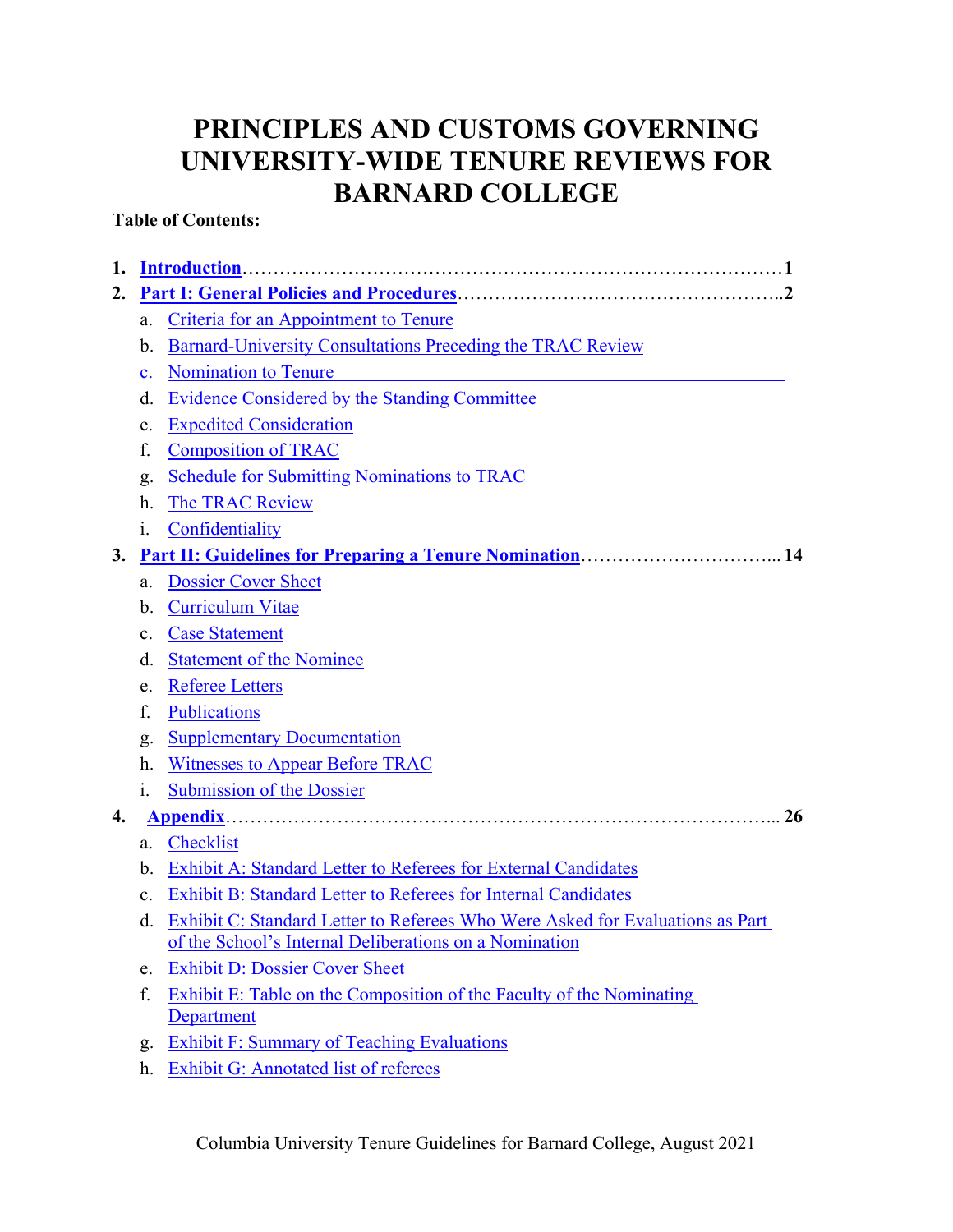## **INTRODUCTION**

Columbia employs a standing committee system to conduct a final University-wide evaluation whenever a school or department/division, including Barnard College but not the Faculty of Law and Teachers College, recommends a candidate for tenure. This evaluation is the culmination of a process of review involving multiple considerations of the nomination within the department/ division and/or school. The purpose of the final review is to confirm that the earlier reviews were rigorous and substantive and that all candidates meet the same high standards, regardless of the department/division or school originating the nomination. By examining both the process by which candidates are nominated and their qualifications, the standing committee seeks to ensure a University-wide consistency in the evaluation of nominations to tenure and thereby to promote the appointment of faculty of exceptional quality and distinction throughout the institution.

The standing committee – the Tenure Review Advisory Committee (TRAC) – serves in an advisory capacity to the Provost who determines whether the candidate should be recommended to the President and Trustees for tenure. The University's standing committee system of tenure review is administered on behalf of the Provost by the Office of the Vice Provost for Faculty Affairs.

This document governs TRAC's review of tenure nominations originating in Barnard College. While the criteria and standards of judgment for all tenure nominations in the University are the same, the procedures by which Barnard nominations are reviewed differ in some respects, according to the provisions contained in the Amended Agreement between the University and Barnard. In the case of inconsistencies between this document and the Amended Agreement, the provisions of the Agreement govern.

Part I of this document sets forth the general policies and procedures that guide the work of TRAC. Part II provides guidelines for Barnard departments to follow in preparing their nominations.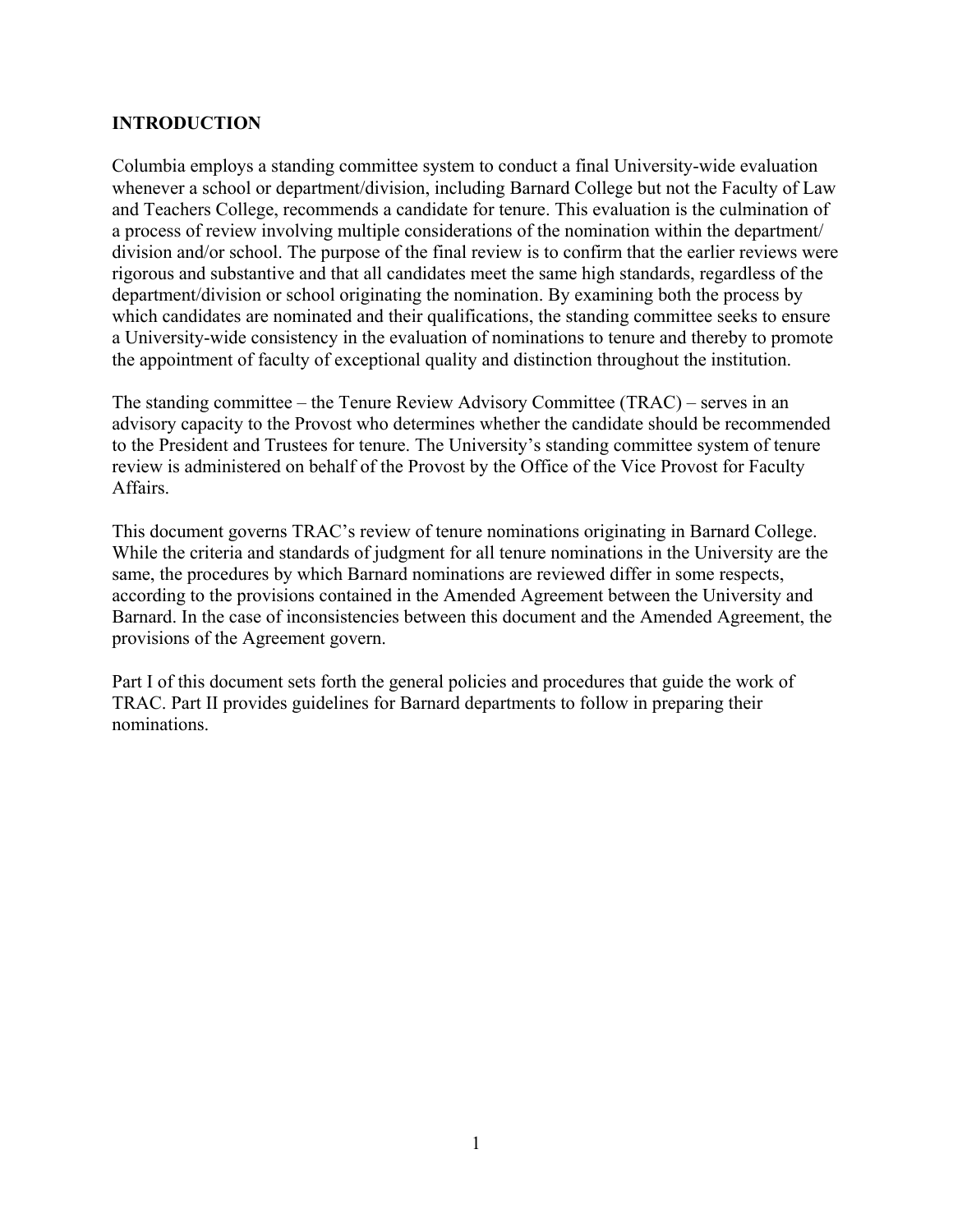#### **PART I: GENERAL POLICIES AND PROCEDURES**

This part of the document discusses the criteria by which TRAC evaluates nominations to tenure from Barnard College. These are the same as the criteria used for the rest of the University. Part I describes the consultative arrangements mandated by the Amended Agreement, the evidence TRAC considers, and how TRAC conducts its evaluations. A final section discusses the confidentiality expected of all those who contribute to its deliberations.

## **CRITERIA FOR AN APPOINTMENT TO TENURE**

An appointment to tenure is made in the University only when an individual of widely recognized excellence is found to fill a scholarly need that is demonstrably vital to a discipline or interdisciplinary field. The process of tenure review, therefore, is concerned with both the qualities of the nominee and the potential impact of the proposed appointment on the nominating department. The review of TRAC, for candidates appointed at Barnard, is confined to the first of these considerations, using the criteria described below. The second is evaluated through the consultative process described in the next section of this document, with Barnard making the final decision on academic need.

In every instance, the nominee must be an outstanding scholar who has demonstrated the capacity for imaginative, original work and who shows promise of continuing to make significant contributions to scholarship, teaching and service. Excellence as a teacher is necessary, and service to the University and discipline is important. Neither however, individually or taken together, is a sufficient basis for tenure. The essential requirement for the appointment of any nominee is scholarly achievement testifying to an unusually original and creative mind.

Regardless of academic age, every candidate should have produced work of true outstanding quality. Quantity is of lesser concern, although the number of publications, or other materials, may be one of the measures used in assessing the contributions of a candidate's work to their field. Tenure, moreover, is not simply a reward for past accomplishments. It is also a vote of confidence that the candidate will continue to be an important and productive scholar. Thus, a candidate must have an active scholarly agenda that shows strong promise of yielding answers to fundamental questions in their discipline.

Peer esteem is a valuable measure of scholarly achievement. Established scholars must be widely recognized as among the leaders in their disciplines. Junior scholars must have achieved a level of scholarly accomplishment that demonstrates extraordinary promise and who can be expected, with a high degree of confidence, to become leaders in their disciplines.

A comparable standard applies when the candidate is in a professional or artistic discipline. The customary academic measure provided by publications and papers may be augmented or replaced by other considerations, such as journalistic achievements, built architectural projects, or creative works of arts. However, in every case, candidates must have a record of highly original accomplishments, exhibit the potential for continuing to make influential professional or artistic contributions, and be regarded by their peers as among the very best in their field.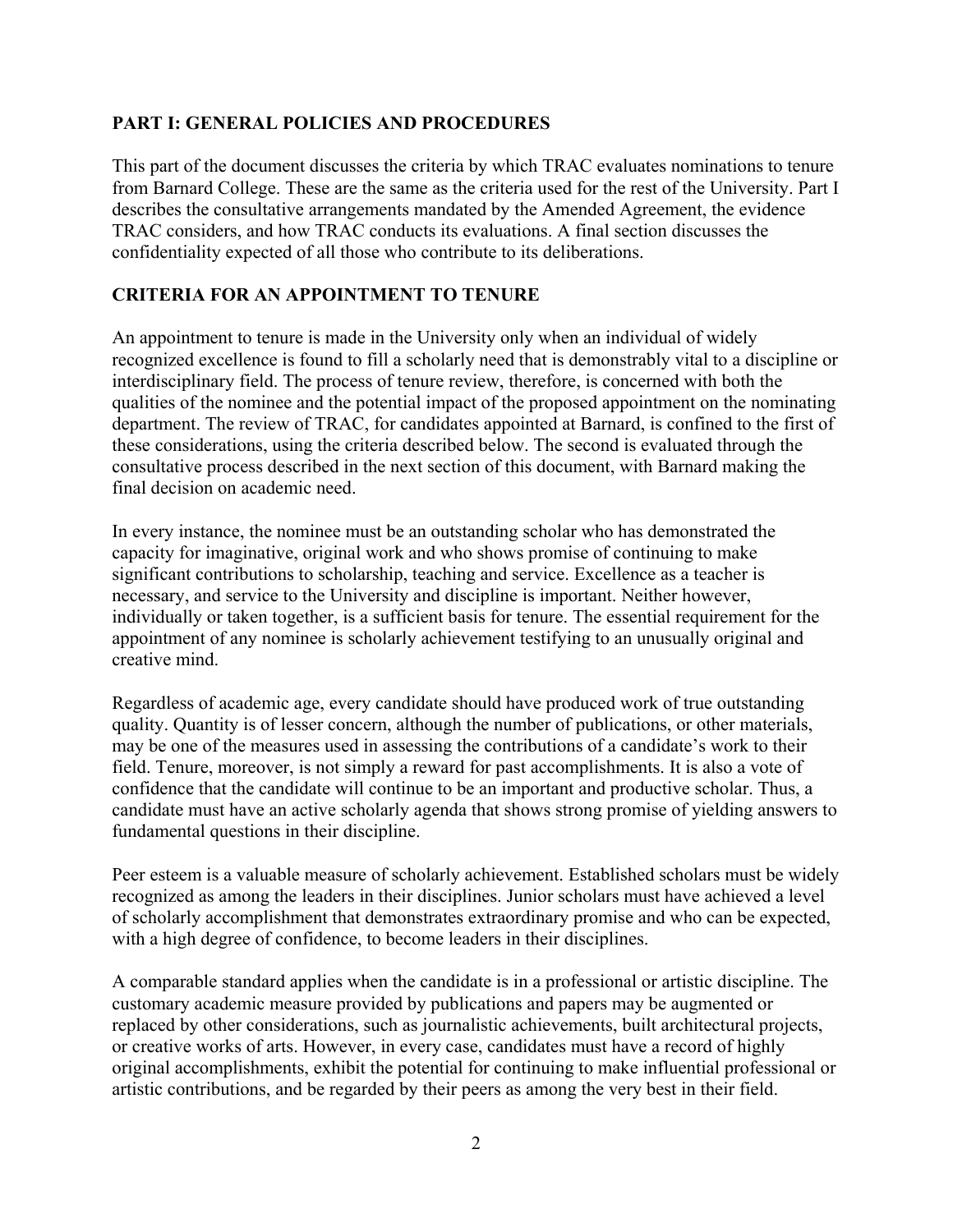These criteria must necessarily be interpreted with flexibility to accommodate the differing disciplines of the candidates and the missions of their departments. Because the scholarship they pursue can vary, measures used to evaluate the quality of work will appropriately vary as well. Nonetheless, all candidates must meet a common University-wide expectation.

Regardless of the type of scholarly or other work in which they are engaged, all must be or have the potential of becoming leading figures in their fields. The burden of demonstrating that a candidate meets that standard rests with the nominating department. TRAC will recommend in favor of awarding tenure only if it finds that the department has provided a compelling affirmative case for the nomination.

# **BARNARD-UNIVERSITY CONSULTATIONS PRECEDING THE TRAC REVIEW**

When a department at Barnard College decides to consider a tenure nomination, its chair formally notifies the chair of the counterpart department at Columbia. The Columbia chair designates one or more departmental representative to work with the Barnard department in evaluating the nomination. In rare cases where there is no one clear counterpart University department, the Provost and Dean of the Faculty of Barnard College consults with the University Provost to identify a University unit to serve as the counterpart department. In the case of an external candidate, the consultations begin with the participation of the representatives of the counterpart department in the search and selection process. The precise manner and extent of the consultations between the Barnard department/program and the Columbia counterpart department are at the discretion of their chairs, subject to the review of the Provost and Dean of the Faculty of Barnard College and the University Provost.

If the Barnard department votes to proceed with a nomination, a complete tenure dossier is forwarded to the Columbia department for the review of its members. The Barnard chair then presents the case for the candidate to the counterpart Columbia department which discusses the nomination and votes on the qualifications of the candidate either by an open vote or signed ballots. The results of this vote are communicated to the Barnard department and the Provost and Dean of the Faculty of Barnard College. A record of the vote on the nominee's qualifications and a written assessment of their qualifications accompany the case as it moves through the Barnard review process and are included in the dossier given to TRAC. Faculty who do not vote affirmatively or choose not to vote will be asked to provide the Provost and Dean of the Faculty of Barnard College with an explanation of the reasons for their opposition or abstention, or nonparticipation, and this information will be shared with the ATP and the Provost of the University.

Following the receipt of the vote and the accompanying evaluation, the Barnard department makes its final recommendation on whether or not to forward the candidate to the Provost and Dean of the Faculty of Barnard College for consideration by the College's Advisory Committee on Appointments, Tenure and Promotion (ATP) and a possible nomination to the Provost of the University for a TRAC review.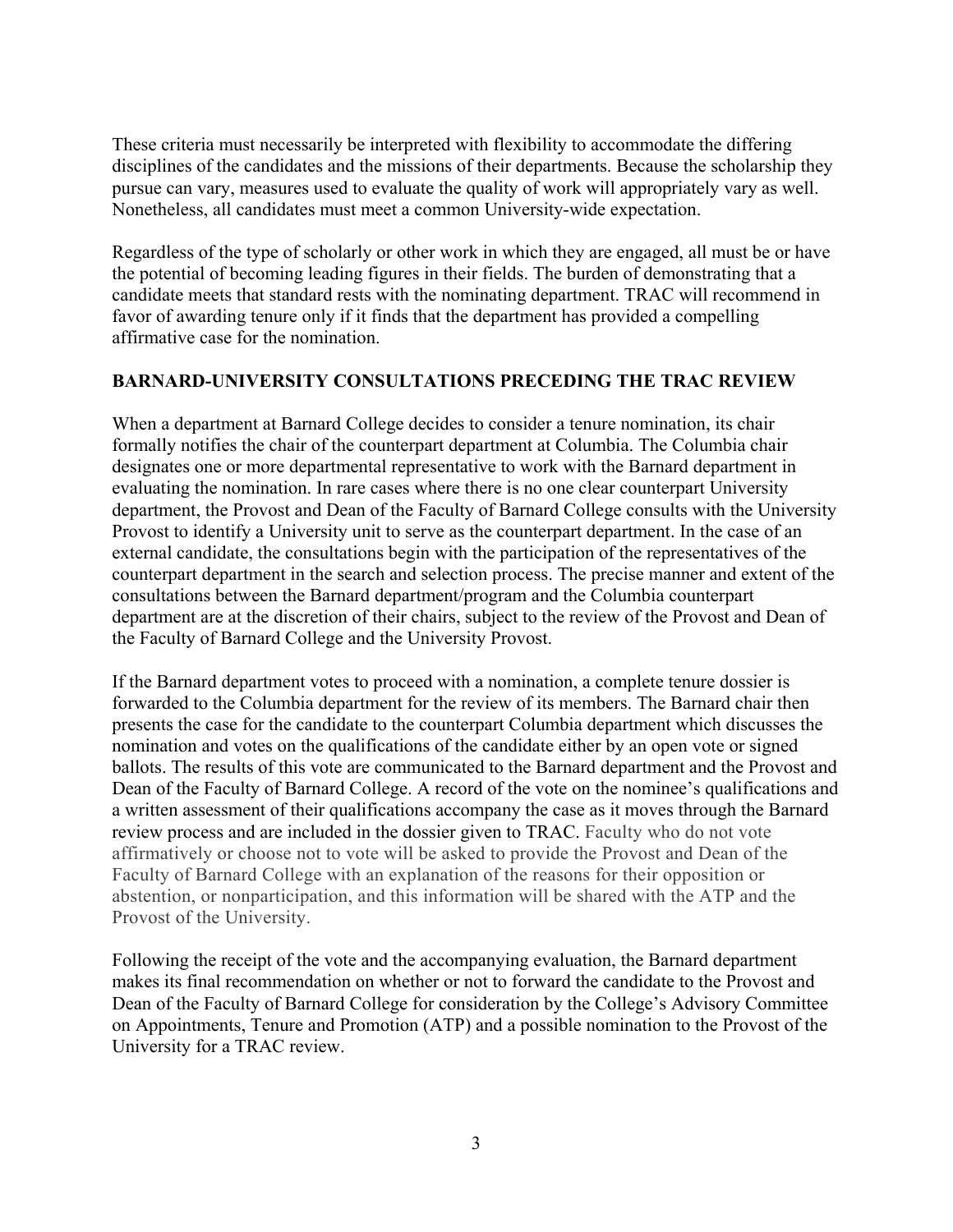#### **NOMINATION TO TENURE**

Nominations normally begin with a recommendation from the tenured faculty in the department, as determined by Barnard's Code of Academic Freedom and Tenure. At a minimum, a majority of the eligible tenured faculty must vote in favor. The initial department nomination must take place before the mid-point of the candidate's sixth year of counted service (i.e., January 15). The department holds a second vote after receiving the referee letters; if the vote is affirmative, the nomination is forwarded to the College's ATP. An unresolved tie vote in the department, program, or tenure committee will be referred to the ATP for further consideration. In the case of joint nominations to tenure, there must be a majority of positive votes in each of the departments in which the candidate will serve. The decision on whether to nominate is made by an open vote or by signed ballots.

Faculty in the Barnard nominating department who do not vote affirmatively or choose not to vote will be asked to provide the Provost and Dean of the Faculty of Barnard College with an explanation of the reasons for their opposition or abstention, or nonparticipation. This information will be shared with the ATP and, if the case is approved by Barnard College and submitted for TRAC review, with the Provost of the University. Where the departmental recommendation is negative, the candidate may appeal to the ATP to be considered for tenure review. There must be clear and pressing College interests for the Advisory Committee on Appointments, Tenure and Promotion to agree to a tenure review over a negative recommendation by the department.

Before a nomination can be forwarded to the Provost of the University, it must be reviewed by Barnard's ATP, receive the endorsement of the Provost and Dean of the Faculty of Barnard College, and be approved by the President of the College. Following the submission of a nomination, the President of the College retains the right to withdraw the nomination at any point prior to its approval by the Trustees of the University.

The final decision on whether to forward a nomination to the Provost for University-wide review is made by the Provost and Dean of the Faculty of Barnard College, with the approval of the President of the College**.** 

#### **EVIDENCE CONSIDERED BY THE STANDING COMMITTEE**

Every nomination to tenure should be accompanied by the materials detailed in Part II of this document. The department originating the nomination may take the lead in preparing these materials, but the Provost and Dean of the Faculty of Barnard College has the responsibility to review them for completeness and accuracy and to see that they are submitted in a timely fashion after a positive recommendation by Barnard's ATP and the approval of the Barnard President. The University's Office of the Vice Provost for Faculty Affairs places a nomination on the TRAC agenda once a complete set of the materials described in these *Guidelines* has been received. The members of TRAC require three weeks to review a completed dossier before they discuss the nomination. It is, therefore, in the interest of the nominating department to submit the candidate's dossier for review by Barnard's ATP according to the schedule established by the Office of the Provost and Dean of the Faculty of Barnard College so the candidate's dossier may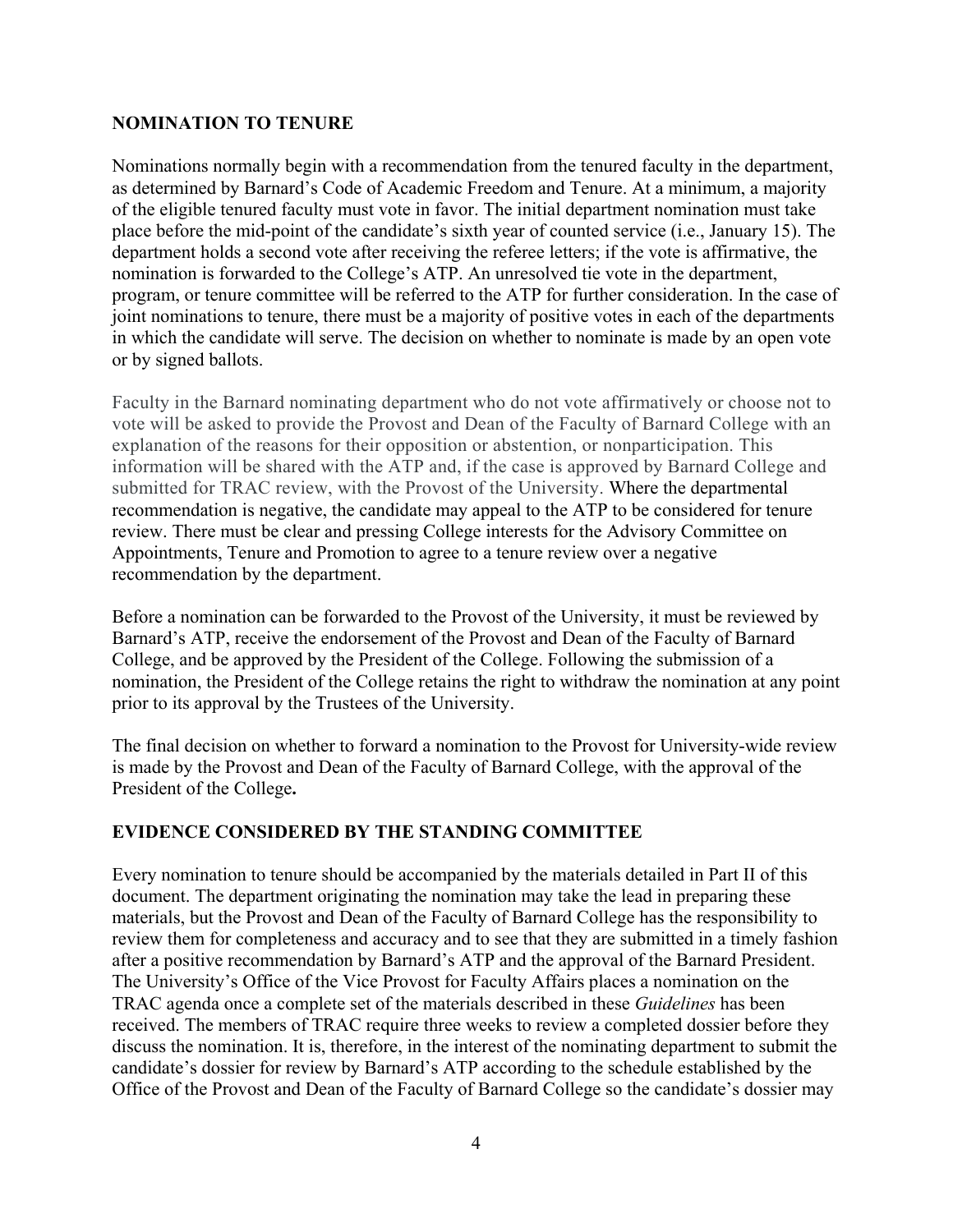be sent to the University's Office of the Vice Provost for Faculty Affairs as early as possible. The contents of a dossier may be updated to reflect new materials and documents.

In judging a nomination, TRAC relies primarily on the candidate's dossier, which includes the candidate's *curriculum vitae*, a report from the College and ATP review, a case statement which is prepared by the nominating department, the candidate's statement on their research, teaching and service, referee evaluations (see **Exhibit A-C** for template letters) and the other supporting documents such as teaching evaluations and example research products. Each of these is described in detail in Part II. TRAC may also ask witnesses to appear before it to discuss the candidate's qualifications and may collect additional information from other sources within and outside the University. The Provost and Dean of the Faculty of Barnard College is informed if additional information is collected or witnesses are asked to appear before TRAC.

# **EXPEDITED CONSIDERATION**

In exceptional cases of external recruits of extraordinary scholars, who have already achieved the highest level of recognition in their fields, such as memberships in National Academies, who are being recruited to high-level academic positions, such as Directorships of major institutes, some reduction in the scope of nominating materials may be warranted. The Provost and Dean of the Faculty of Barnard may waive the requirement for a statement from the nominee. Other requests for modifications to the nominating materials should be discussed and agreed to in advance by the Vice Provost for Faculty Affairs. To the extent possible, TRAC maintains space in its schedule of meetings to allow prompt review of such cases.

# **COMPOSITION OF TRAC**

TRAC consists of thirteen members chosen by the Provost from among the tenured faculty of Columbia's schools, including Barnard College. The Provost informs the University community of the membership of TRAC at the beginning of the fall term.

The members of TRAC serve staggered terms, normally three years in duration, although the Provost of the University may ask faculty to participate for shorter periods as replacements for regular members who are on a leave of absence, have ceased to hold a full-time appointment at the College or University, or otherwise are unable to participate in the committee's deliberations. The Provost designates one of the committee's members, typically in their third year on the committee, to serve as its chair.

While the members of TRAC are broadly representative of the disciplines covered by the University's faculty, no school, department or discipline is guaranteed a seat on the committee, with the following exception. The Amended Agreement between Columbia and Barnard specifies that two faculty from the College participate in the University-wide reviews of Barnard candidates. Therefore, if TRAC does not include at least two members from the College, the Provost of the University, in consultation with the Provost and Dean of the Faculty of Barnard College, will select up to three additional faculty at the start of the academic year, one or two of whom will, as needed, be asked to serve on the reviews of Barnard candidates. These additional Barnard members play no part in the evaluations of candidates from other parts of the University.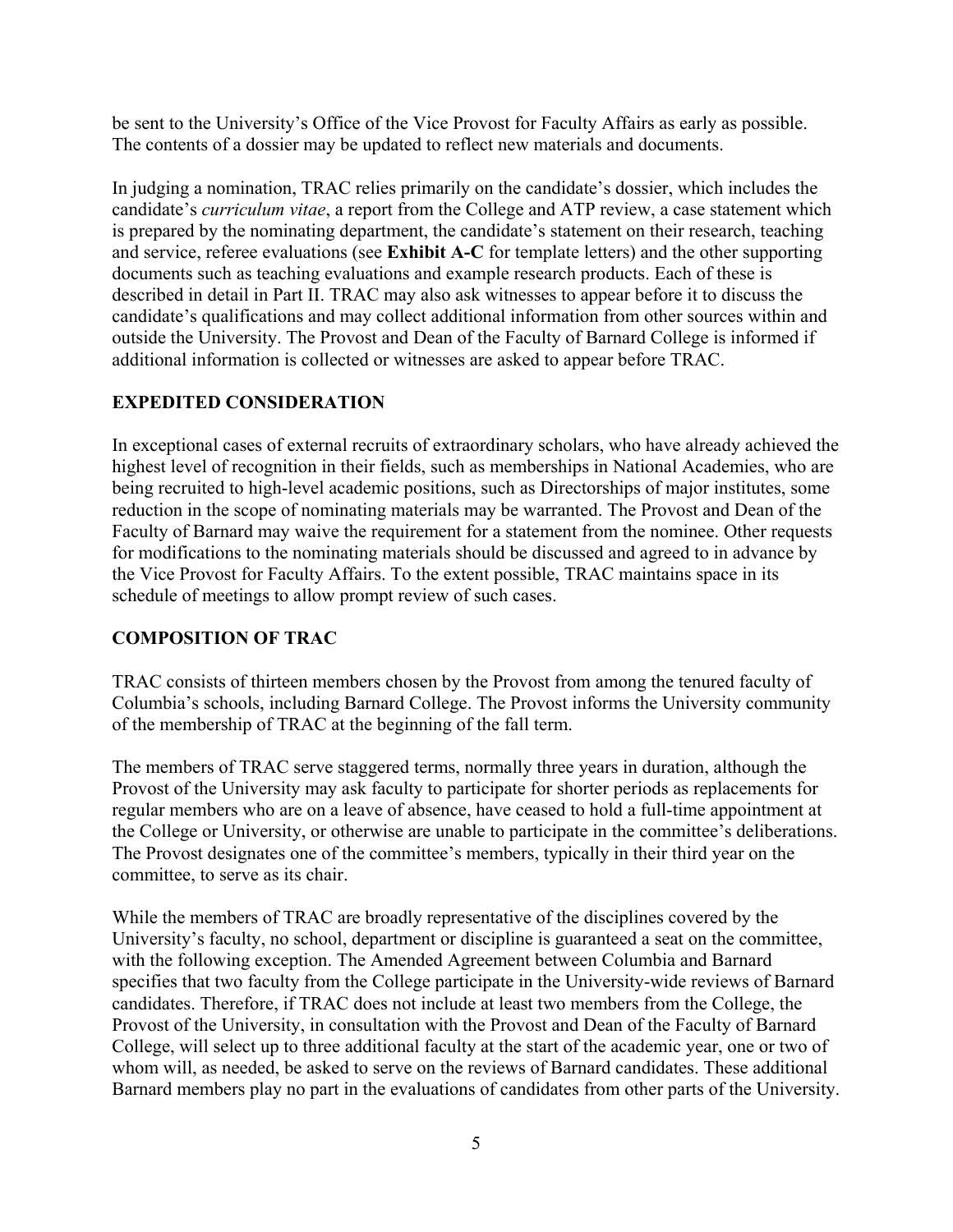# **SCHEDULE FOR SUBMITTING NOMINATIONS TO TRAC**

Planning for the reviews of nominations begins in the spring prior to the academic year in which the evaluations will occur and all departments and schools are expected to adhere to the following deadlines:

**April 1**: the Provost and Dean of the Faculty of Barnard College is expected to submit a list of internal junior faculty the College intends to evaluate the following year and the names of scholars at other institutions they have already identified as potential candidates for tenure. For each candidate on the list, the Provost and Dean of the Faculty of Barnard College provides an initial assessment of the likelihood of the nomination and a brief description of their area of specialization. In addition, the Provost and Dean of the Faculty of Barnard College informs the Office of the Vice Provost for Faculty Affairs of the University of all external searches the College expects to conduct that may result in further nominations to tenure.

**May 15**: the Provost and Dean of the Faculty of Barnard College sends the Office of the Vice Provost for Faculty Affairs of the University confirmation that the College has sent out the requests for the external letters for its known candidates. For each candidate, the confirmation includes the list of the top ten institutions in the field, the referee list, and comparison list, and the date on which the letters requesting the evaluations were mailed. For a Barnard department that misses the deadline for asking for the referee evaluations for any internal candidates, the Provost and Dean of the Faculty of Barnard College is expected to write to the Provost of the University explaining the reasons for the delay and how the College will ensure that subsequent deadlines for submitting the nomination and supporting documentation will be met for those candidates.

If there are candidates who are nominated after the May  $15<sup>th</sup>$  deadline, the Provost and Dean of the Faculty of Barnard College should send the referee and comparison lists and the date on which the request for the referee evaluations was sent to the Office of the Vice Provost for Faculty Affairs as soon as these candidates are identified.

**December 15**: All materials for evaluations of internal junior faculty are expected to be submitted to the Office of the Vice Provost for Faculty Affairs by this date. The Provost of the University will permit exceptions to that deadline when the size of a school's case load and its schedule for its internal evaluations of its junior faculty do not allow it to complete all of its reviews by this date. In those cases, the Provost and Dean of the Faculty of Barnard College must submit a separate schedule for the submission of the nominations to the Office of the Vice Provost for Faculty Affairs of the University. If the College misses the December 15<sup>th</sup> date for nominating internal candidates without the prior permission of the Provost, TRAC may defer its consideration of the nominee until it has finished the reviews of other junior faculty who were nominated on time, even if that means postponing its evaluation until the following academic year.

**February 1**: The Provost and Dean of the Faculty of Barnard College is expected to send the Office of the Vice Provost for Faculty Affairs the nominations and dossiers for their external candidates by this date. This enables Columbia University to comply with the AAUP policy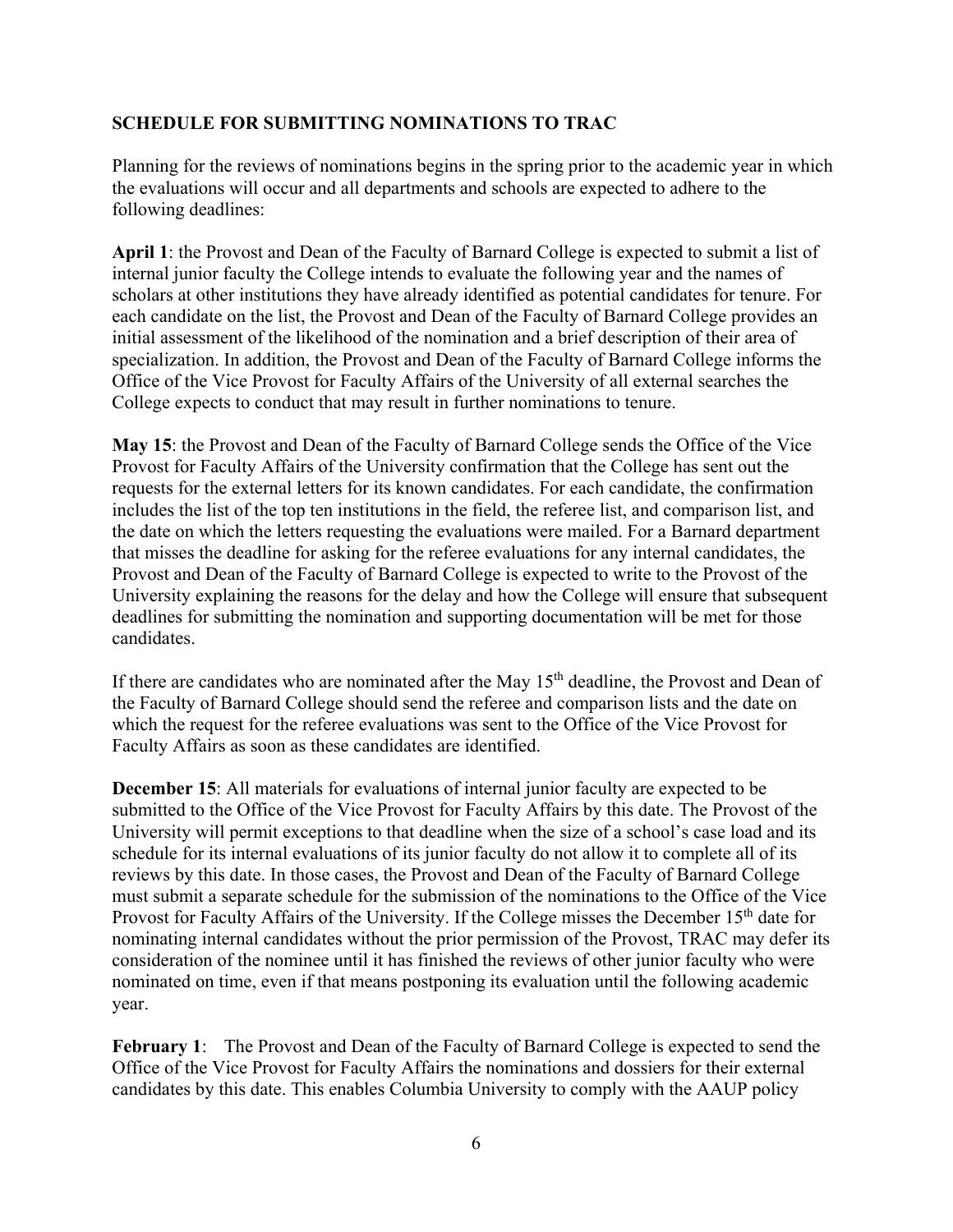guideline that sets May  $15<sup>th</sup>$  as the last date that an offer can be made to a faculty member at another institution for appointment the following fall. The offer cannot be contingent upon a favorable outcome of a tenure review.

If a review by TRAC cannot be completed by May 15<sup>th</sup>, the Provost and Dean of the Faculty of Barnard College will have to obtain a waiver of the AAUP's deadline from the candidate's institution before the review can occur.

# **THE TRAC REVIEW**

TRAC meets at regular intervals from September through May but not during the summer months. The committee meets at least twice a month and more often when its faculty chair and the Provost of the University deem it necessary to evaluate the nominations it receives.

Every candidate is reviewed by a panel of five TRAC members with one serving as the primary reviewer and another as the secondary reviewer. While the membership of TRAC is public information, the composition of the review panels is confidential.

In assigning members of TRAC to a review panel for a candidate from Barnard, its faculty chair always selects two faculty from among the Barnard members of TRAC. Care is also taken to ensure that the panel includes an appropriate breadth of knowledge, especially when the candidate's work is interdisciplinary in nature. A review panel includes some members who are close in discipline to the candidate. However, knowledge of the candidate's specialization is not a requirement, and generally at least one member of each panel is always distant from the candidate's field.

Members of TRAC do not participate in a review if they have jointly published with the candidate, jointly worked on externally funded grants and contracts, helped to train the candidate, served on a search committee that selected the nominee for a tenure appointment, voted on the nomination at either the level of the department or the school or, in the case of members from the Arts and Sciences and Barnard, belong to the cognate department of the candidate at the other institution. They also recuse themselves when they believe that they have a conflict of interest for other reasons.

Whenever a conflict of interest arises, members are neither present during the committee's discussion of the nomination nor given access to the candidate's dossier.

Each member of a review panel independently prepares a report on the candidate's qualifications which they submit to the Office of the Vice Provost for Faculty Affairs of the University. Once all of the reports are received, the Office distributes them to the full committee. Nominations are normally reviewed in the order in which they are received but may be accelerated in the case of key recruitments and retentions.

TRAC considers every nomination at least once. While the committee normally completes its review in one meeting, discussion of a nomination may be carried over to a second due to scheduling constraints. At the conclusion of its assessment, the committee decides whether to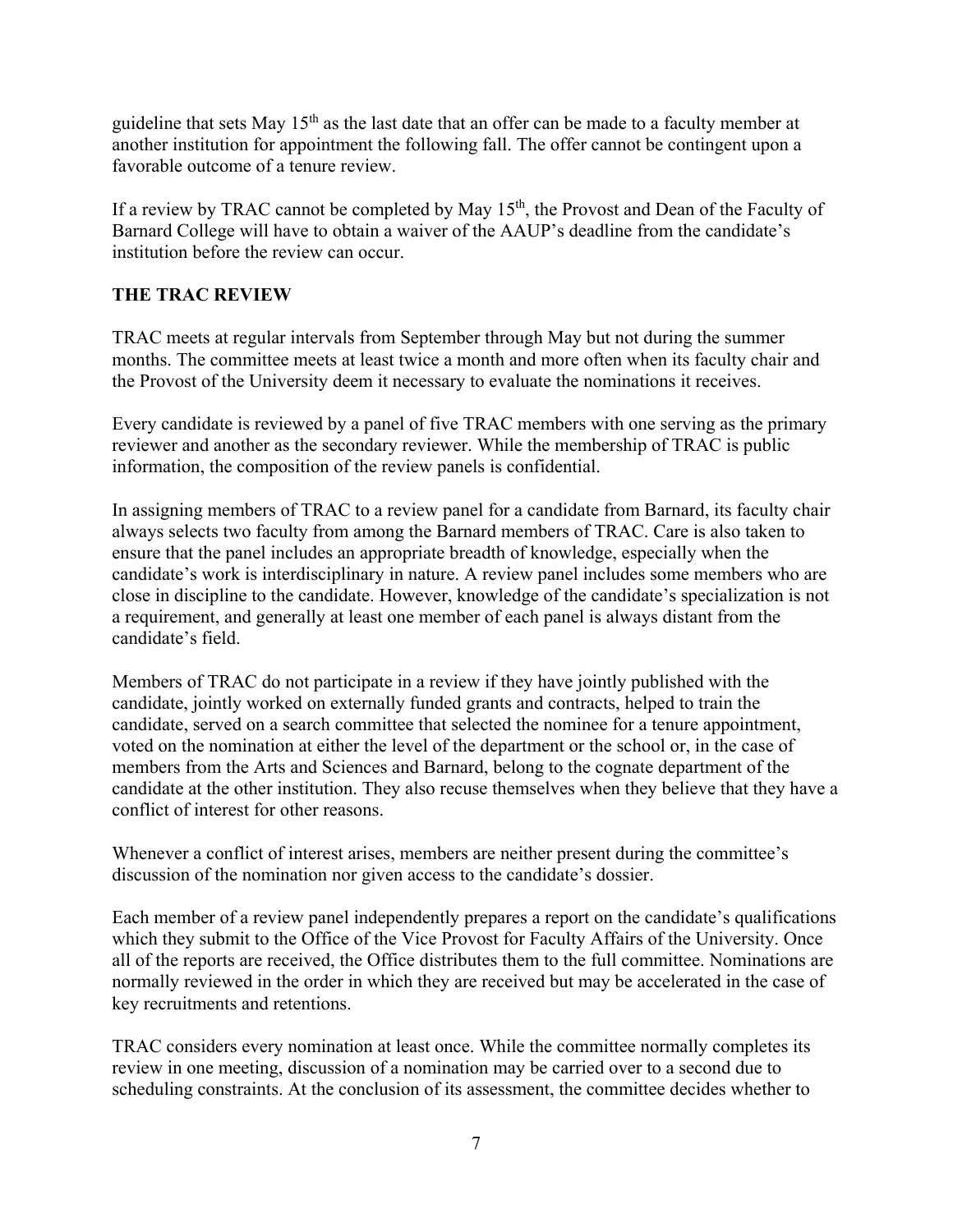recommend the award of tenure or to hold the nomination over to future meetings for further discussion. Whenever a nomination requires more than one hearing, the Office of the Vice Provost for Faculty Affairs of the University informs the Provost and Dean of the Faculty of Barnard College.

If TRAC decides that more than one hearing is necessary, it may ask the Provost of the University to collect further information before it reconsiders the nomination, including additional external letters of evaluation and additional written statements from the nominating department. In all cases, the Provost and Dean of the Faculty at Barnard will be consulted if additional information is requested.

TRAC does not hear from witnesses at the first hearing for a nomination. If a second hearing is necessary, the appropriate department chair or chair's designee will be invited to provide TRAC with testimony on the quality of the candidate's work and the significance of the appointment for the nominating unit. If the candidate will have appointments in more than one department, it is the chair of the primary department that is asked to appear. TRAC may also invite the heads of the other units in which the candidate will serve if it feels that they can contribute to its evaluation. Chairs may delegate the responsibility of serving as witnesses to other tenured faculty who can more effectively discuss the nominee's qualifications and their proposed role in the department. Whenever TRAC asks for a chair or designee to appear as a witness, the Columbia University Provost's Office will inform the Provost and Dean of the Faculty of Barnard College. At the discretion of TRAC, additional witnesses may be asked to testify to the quality of the candidate's scholarship and teaching. These may include faculty from the nominating unit, from other parts of the University or from other institutions and they may be asked to appear in person or teleconference.

The Office of the Vice Provost for Faculty Affairs provides the witness with a list of questions TRAC members wish to discuss. The witness should prepare written materials in response to the questions to distribute to the members of TRAC. Such materials become part of the confidential nomination dossier.

While the members of the review panel are primarily responsible for the evaluation of the nomination to which they have been assigned, the other members of TRAC participate actively in the discussions about the case as presented in the dossier or evidence provided by witness. At the end of the discussion, all members of TRAC vote on whether to recommend the candidate for tenure, with the exception of any who are recused and prohibited from participating in the review owing to a conflict of interest.

TRAC considers all aspects of a candidate's record – scholarship, teaching and service – in evaluating whether they meet the University's expectations described earlier in this document for its tenured faculty. In discussing a candidate's scholarship, TRAC uses various measures that necessarily vary from one discipline to another but may include any of the following:

• The opinion of leading scholars in the candidate's field(s) on the originality and impact of their scholarship;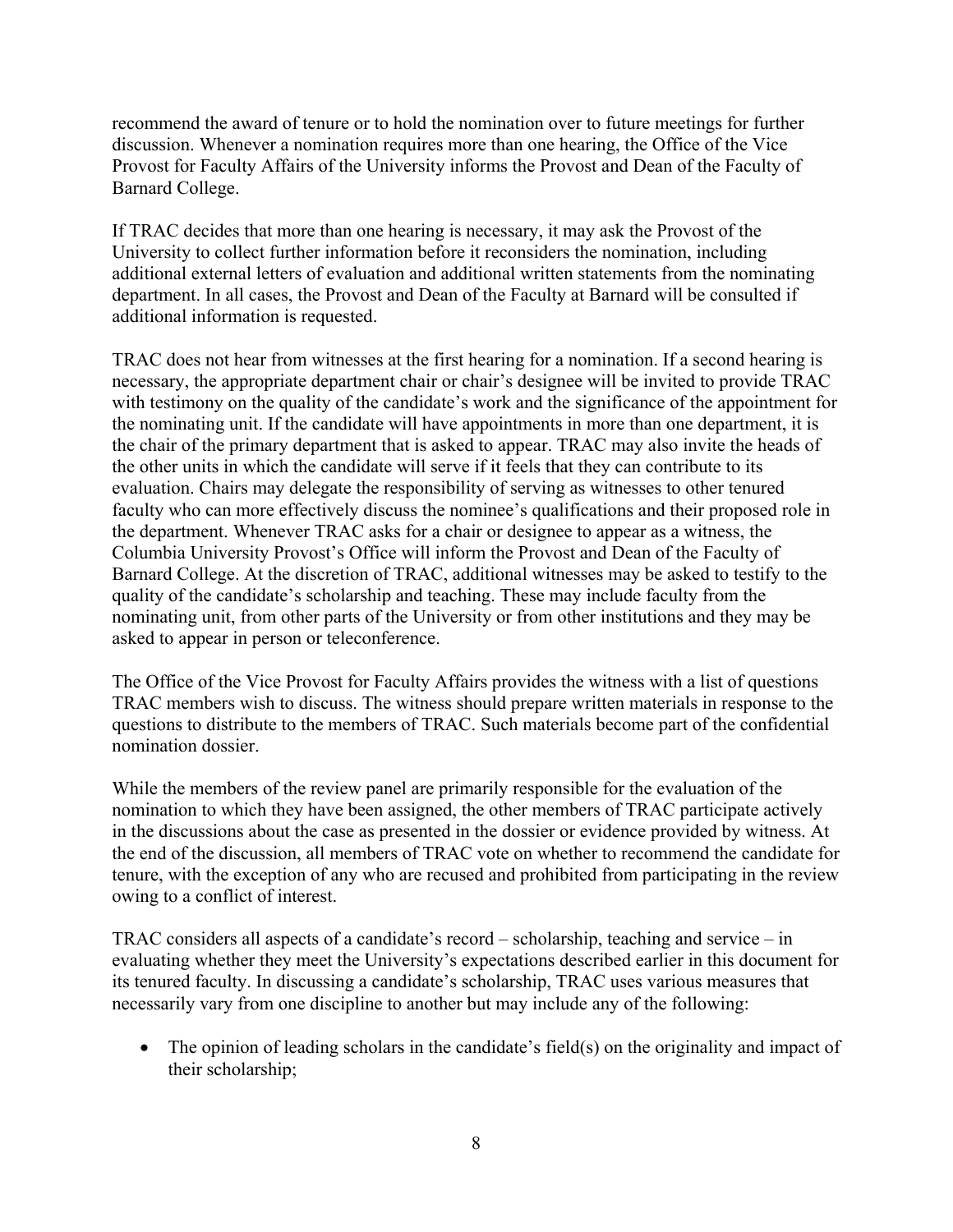- The candidate's productivity as measured against the expectations of their field;
- Growth in the quality as well as the quantity of the candidate's published work over the course of their scholarly career;
- In the case of a candidate who regularly co-publishes with others, their individual contributions to the scholarship;
- For a candidate early in their career, the level of independence from their doctoral and post-doctoral mentors;
- The extent to which the candidate is publishing in the leading refereed journals or the best presses in the field;
- The frequency with which the candidate's scholarship is cited by other scholars, taking into account the typical citation rates in their field;
- Sources and quantity of external funding;
- Awards, honors and prizes received;
- The frequency with which a candidate is invited to give talks about their research; and
- Other indicators of the field's esteem for the candidate's scholarship, such as editorial service and leadership positions in inter-institutional consortia and disciplinary associations.

No single one of these measures is the determinative factor in the committee's deliberations. TRAC uses them instead to arrive at an overall assessment of the candidate's scholarship, achievement, creativity, impact and future trajectory.

Similarly, in evaluating a candidate's teaching record, TRAC considers:

- The quality of classroom teaching, as measured by student evaluations, peer review of teaching, course syllabi, solicited student letters, and related materials;
- Mentoring of undergraduate students, graduate students and post-doctoral students, as shown by their number and their careers after completing their studies with the candidate;
- Awards for teaching;
- Contributions to the development of curricular programming at the institution at which the candidate serves; and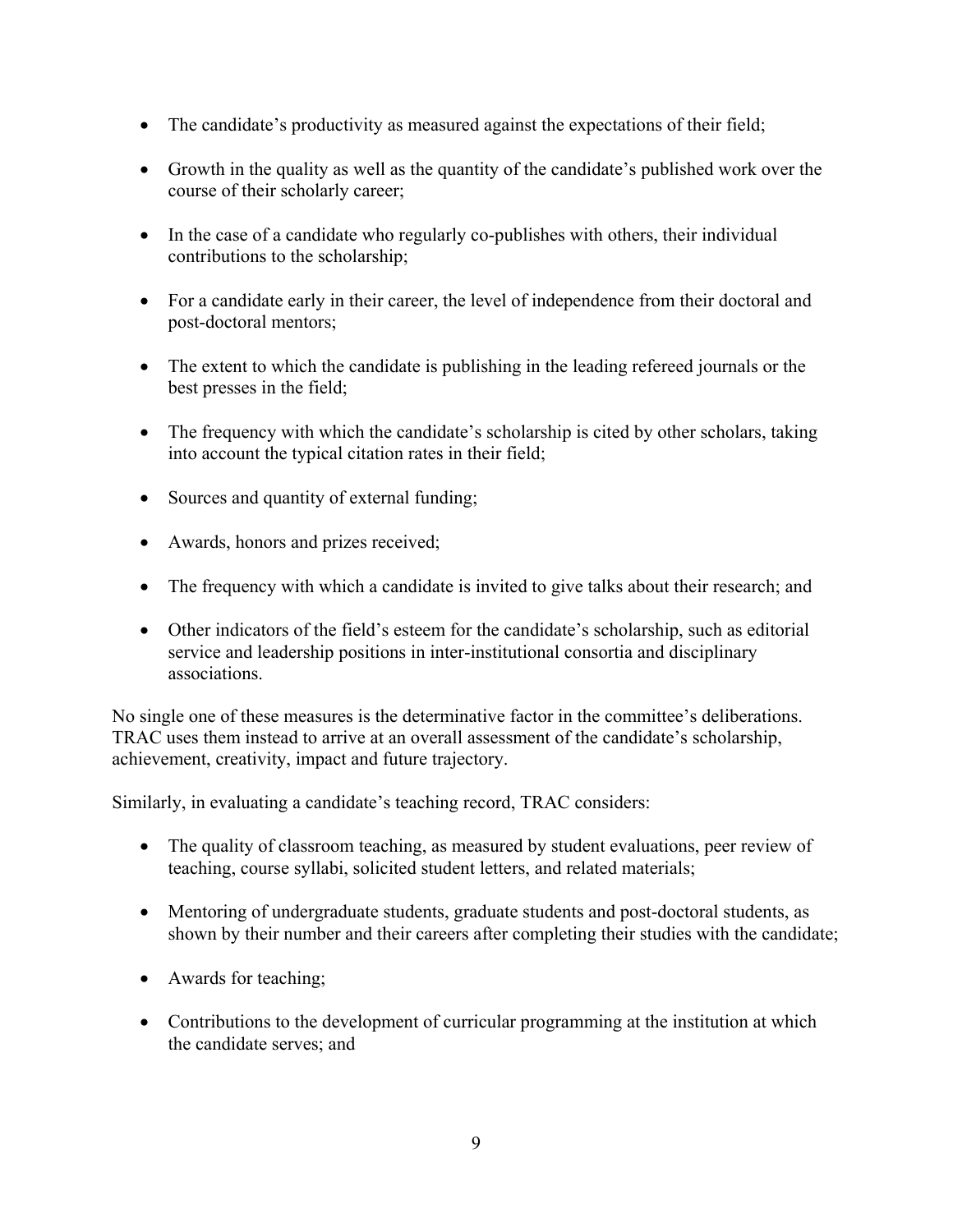Other indicators of a candidate's educational commitment and excellence, such as work with doctoral students and participation in disciplinary initiatives in curricular development.

Finally, the committee looks for evidence of service, including:

- Service to both the candidate's university and discipline;
- Appointments in public positions and consultancies that utilize the candidate's scholarly expertise; and
- Public outreach.

The Provost of the University typically attends all TRAC meetings and actively participates in the discussion about a nomination. The Provost and Dean of the Faculty of Barnard College or their representative is present at the evaluations of all candidates from the College to provide context and background if necessary. The University's Vice Provost for Faculty Affairs, the Assistant Provost for Faculty Affairs, and the Manager of Tenure Reviews also attend to support the committee's work. Other than witnesses who are asked to provide testimony, no other individuals who are not members of TRAC are present at any of its meetings.

TRAC serves in an advisory capacity to the Provost of the University, who depends heavily upon its evaluation of a candidate but who is not bound by its recommendation. In addition to the final vote, the Provost of the University weighs the evidence presented to TRAC and the discussion of its members at their meeting. The Provost may send the nomination back to TRAC for further advice. Alternatively, the Provost of the University may obtain additional information after TRAC has completed its evaluation before reaching a decision on the nomination. That information can, for example, include clarifications or additional materials from the nominating department or take the form of additional written or verbal evaluations from experts at other institutions. In all cases, any additional information obtained subsequent to the review by TRAC is shared with the Provost and Dean of the Faculty of Barnard College.

The Provost of the University submits a recommendation to the President of the University on whether the candidate should be awarded tenure. If the Provost's recommendation is negative, they first inform the Provost and Dean of the Faculty of Barnard College. In such cases, or if the Barnard Provost determines that the TRAC review revealed materially new information that would have affected the College's own evaluation, the Provost of the University gives the President of Barnard the opportunity to comment upon the nomination or to withdraw it before sending the case to the President of the University for review.

A nomination is forwarded to the Trustees of the University for their approval only if the University Provost and President are satisfied that the candidate deserves tenure. Upon approval by the President, and with the concurrence of the Trustees of Barnard, it is presented to the Trustees of the University, who make the final decision on all appointments to tenure.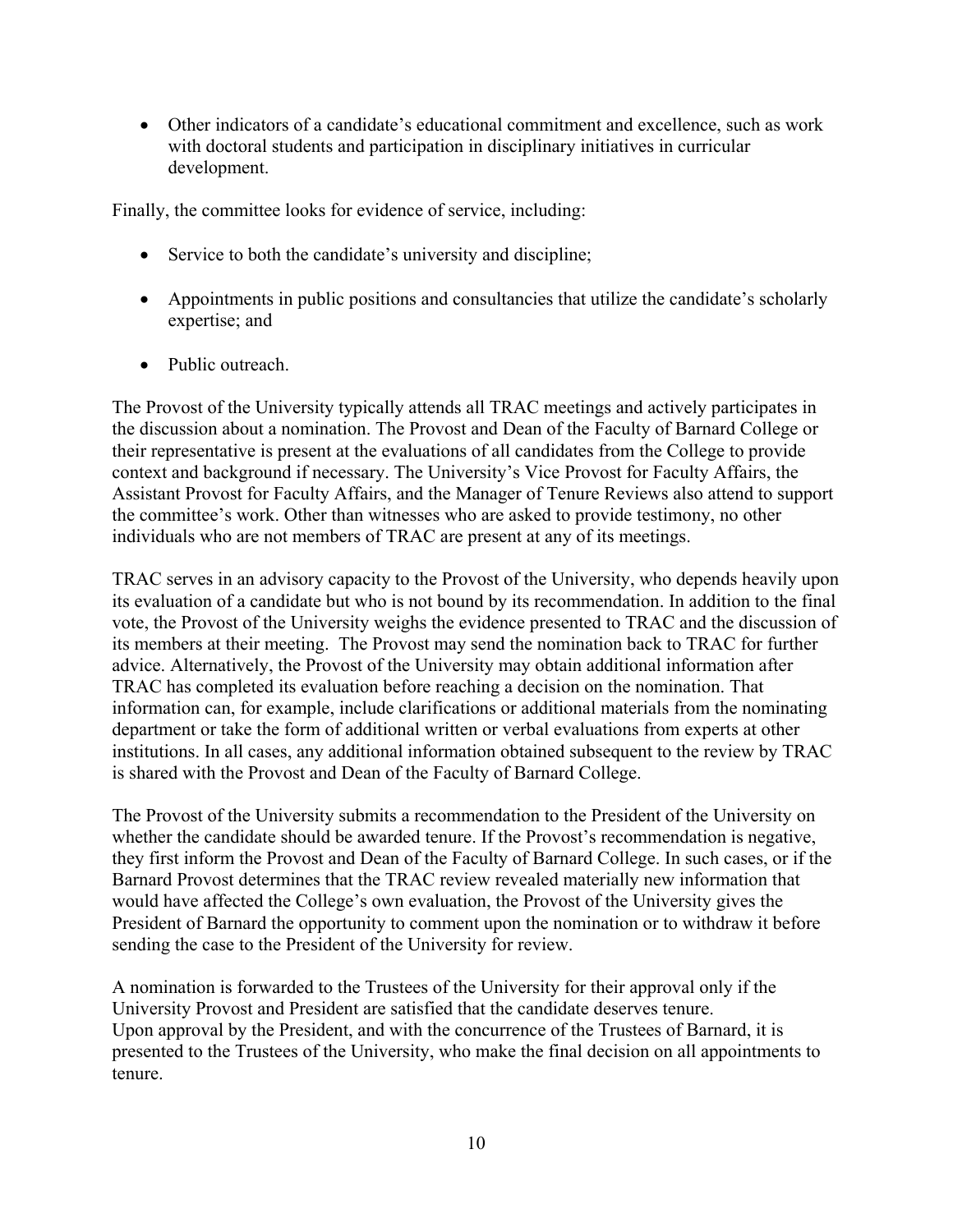After the University President has reached their own decision on a nomination, the Provost of the University informs the Provost and Dean of the Faculty of Barnard College of the outcome of the review who, in turn, informs the chair of the candidate's department. A candidate who is denied tenure will be invited to meet with the Provost of the University to discuss the decision. In those unusual cases where the University Provost or President, the Barnard Trustees, or the Trustees of the University do not accept TRAC's formal recommendation, the Provost of the University informs its members of the reasons.

#### **Second Review**

A second review may be conducted for a candidate after a negative decision but only if it can be held within the period permitted by the provisions of the Barnard Statutes governing the limits on non-tenured service. The Provost of the University may authorize a new review if they determine that: (a) the first was marked by procedural irregularities of a magnitude that materially affected its outcome; or (b) in rare instances when the Provost of the University is satisfied that there is evidence of substantial scholarly growth since the original negative decision.

(a) Procedural Irregularities: In rare cases when the Provost of the University has determined that there were procedural irregularities that affected the outcome of the first review, after consultation with the Provost and Dean of Faculty of Barnard College, they may jointly authorize or require the department and College to conduct a second full review. In such cases, it is incumbent on the department and College to conduct the second review free of the noted procedural irregularities.

In support of a second nomination, the department prepares a new dossier that includes an explanation of the procedural irregularities in the first review. All materials from the first dossier must be included. These materials are submitted to the Provost and Dean of the Faculty of Barnard College for review by the College's ATP. If the Provost and Dean of the Faculty endorses the new nomination and it is approved by the President of the College, the Provost of the University will ask TRAC to reconsider the case and the new dossier should be submitted to the Office of the Vice Provost for Faculty Affairs for review following standard procedures.

(b) Substantial New Work: When the Provost of the University has determined that substantial scholarly growth reflected in new work since the initial review has occurred, they may authorize the College to conduct a second review based entirely on the new work. For this to occur, the department must submit a formal request to the Provost and Dean of Faculty of Barnard College. Requests for such a second review require affirmative vote by the tenured faculty of the department and College ATP and the endorsement of the Provost and Dean of the Faculty and approval by the President of the College. Upon approval, the Provost and Dean of the Faculty of Barnard College forwards the request to the Provost of the University.

In cases where the Provost of the University agrees that there is evidence of substantial scholarly growth since the original negative decision, the chair or Provost and Dean of the Faculty of Barnard College may establish a reading committee to do an in-depth evaluation of the candidate's new work to assist the tenured faculty in deciding whether to request a new review.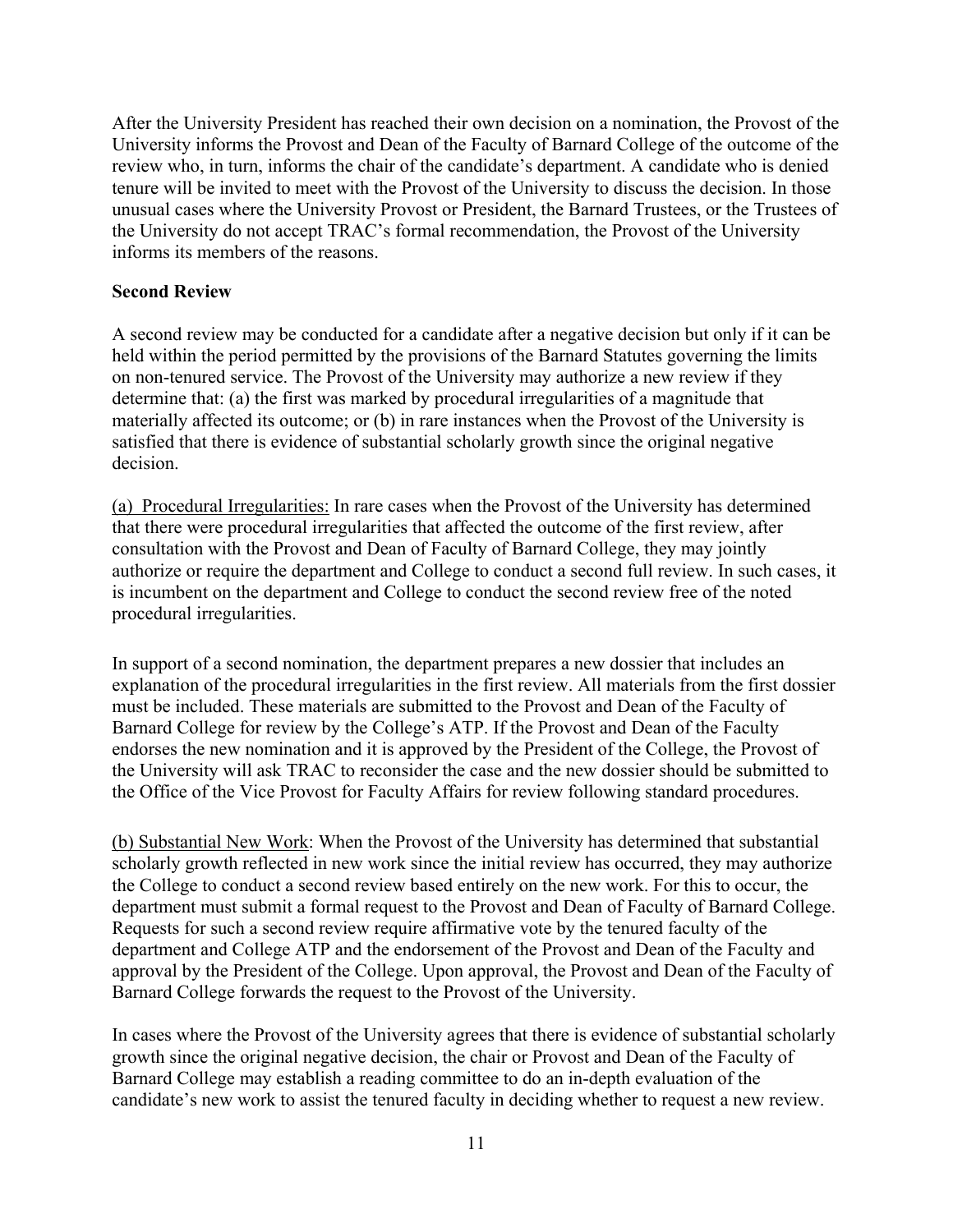In support of a request for permission to start a new review, the College or department must submit a statement that explains why it believes the new work meets the standard for a second review. That statement must only address the new materials and not the work considered during the first review. The Provost of the University may seek the advice of selected scholars in the candidate's field before reaching a decision on whether to reopen consideration of the nomination.

If the Provost of the University accepts the request from the College for permission to reconsider the candidate, the Provost and Dean of the Faculty of Barnard College asks for additional external evaluations using a standard letter provided by the Office for the Vice Provost for Faculty Affair's office. The external reviewers include referees who expressed reservations about the candidate's work during their first evaluation and individuals who did not write for the initial review. They may also include some referees who supported the candidate's nomination during the first review, but these should be a minority of those approached for evaluations. Once the new referee letters have been collected, the tenured faculty of the department or school conducts a final evaluation of the candidate's work and votes on whether to renominate the candidate. The decision may be taken by an open vote or signed ballot but not by a secret ballot.

In support of a second nomination, the department and College must prepare a new dossier that includes an explanation of why it believes that the candidate's new work merits a reversal of the original, negative decision. The new dossier includes all of the materials that were submitted for the initial review. These materials are submitted to the Provost and Dean of the Faculty of Barnard College for review by the College's ATP. If the nomination is endorsed by the Provost and Dean of the Faculty and approved by the President of the College, the Provost of the University will ask TRAC to reconsider the case. In conducting a new hearing, TRAC does not reassess the quality of the materials submitted in support of the original nomination. Instead, the new evaluation focuses on the new work and on whether it is of sufficient quality to overcome the reservations that led to the initial negative decision on the candidate's nomination.

#### **CONFIDENTIALITY**

All aspects of TRAC's proceedings, other than the membership of the committee, are conducted with strict confidentiality. The membership of the review panel and the date(s) when TRAC evaluates a nomination are made known only to individuals who need to participate in its deliberations. The content of the committee's discussion about a nomination and the actual vote are similarly restricted to the members of the committee and to the Provost and Dean of the Faculty of Barnard College, the President of Barnard College, and the University Provost and President or their representatives. Committee members, witnesses, and any others who are involved with the tenure review process in any way are expected to maintain confidentiality at all times.

Because of the need for confidentiality, members of TRAC and anyone appearing before it who wishes to discuss the proceedings should do so by communicating with the Office of the Provost of the University or Office of the Vice Provost for Faculty Affairs. Similarly, other members of the University community seeking information about the University's tenure policies, the procedures of TRAC or individual cases under review should contact the Provost or Vice Provost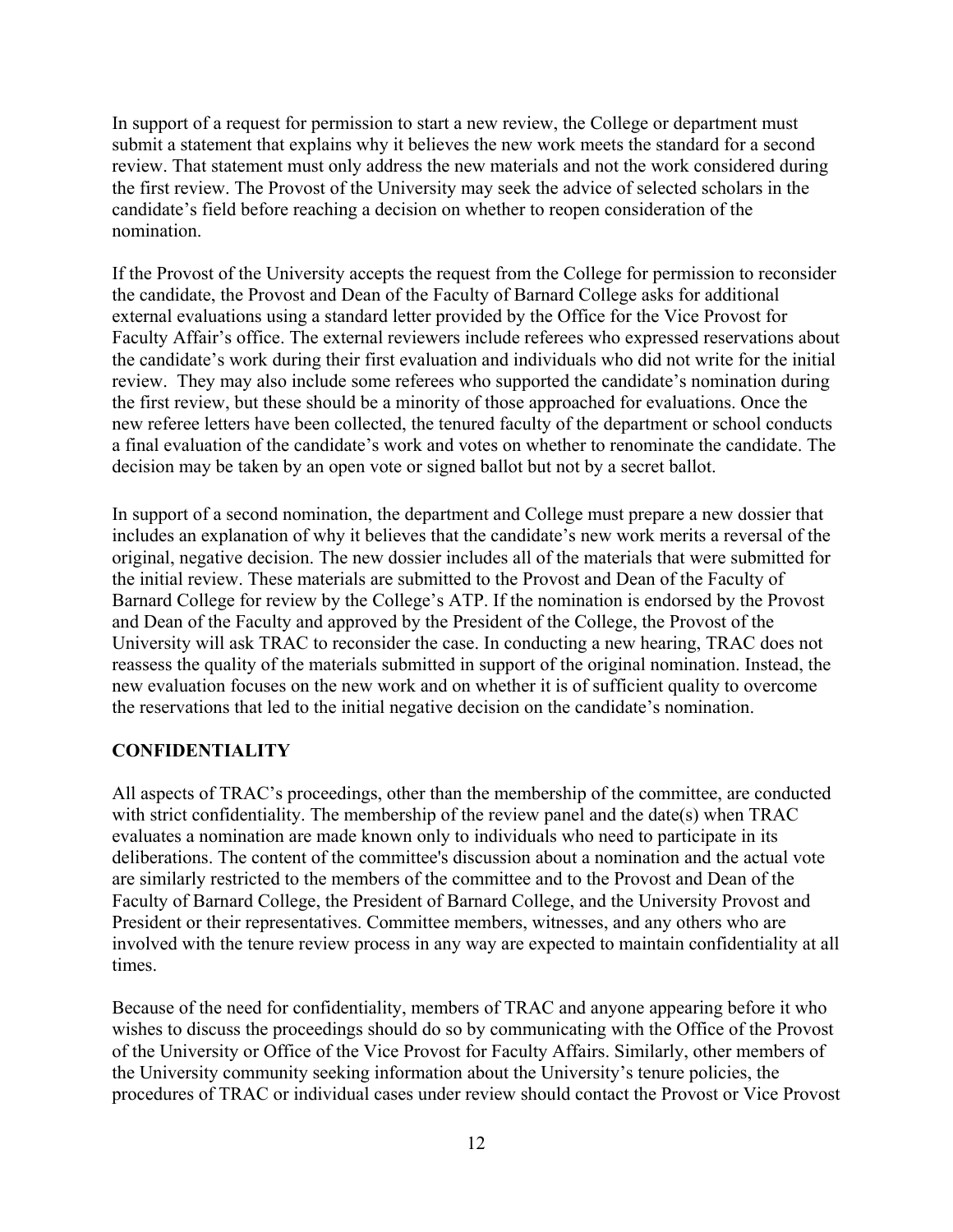for Faculty Affairs. They should not approach any member of TRAC with their questions and concerns.

While candidates are not given confidential information about their reviews, the Vice Provost for Faculty Affairs does inform them of the process. Following the receipt of a nomination, the Office of the Vice Provost for Faculty Affairs sends the candidate a copy of this policy statement and invites the individual to call with any questions about how the evaluation will be conducted. The candidate may also ask to meet with the Vice Provost for Faculty Affairs at any point during the process to discuss procedural questions. Further information should be obtained from the Provost and Dean of the Faculty of Barnard College and department chairs who have a special responsibility, subject to the limits imposed by the requirement of confidentiality, for advising their candidates on how their tenure reviews are conducted.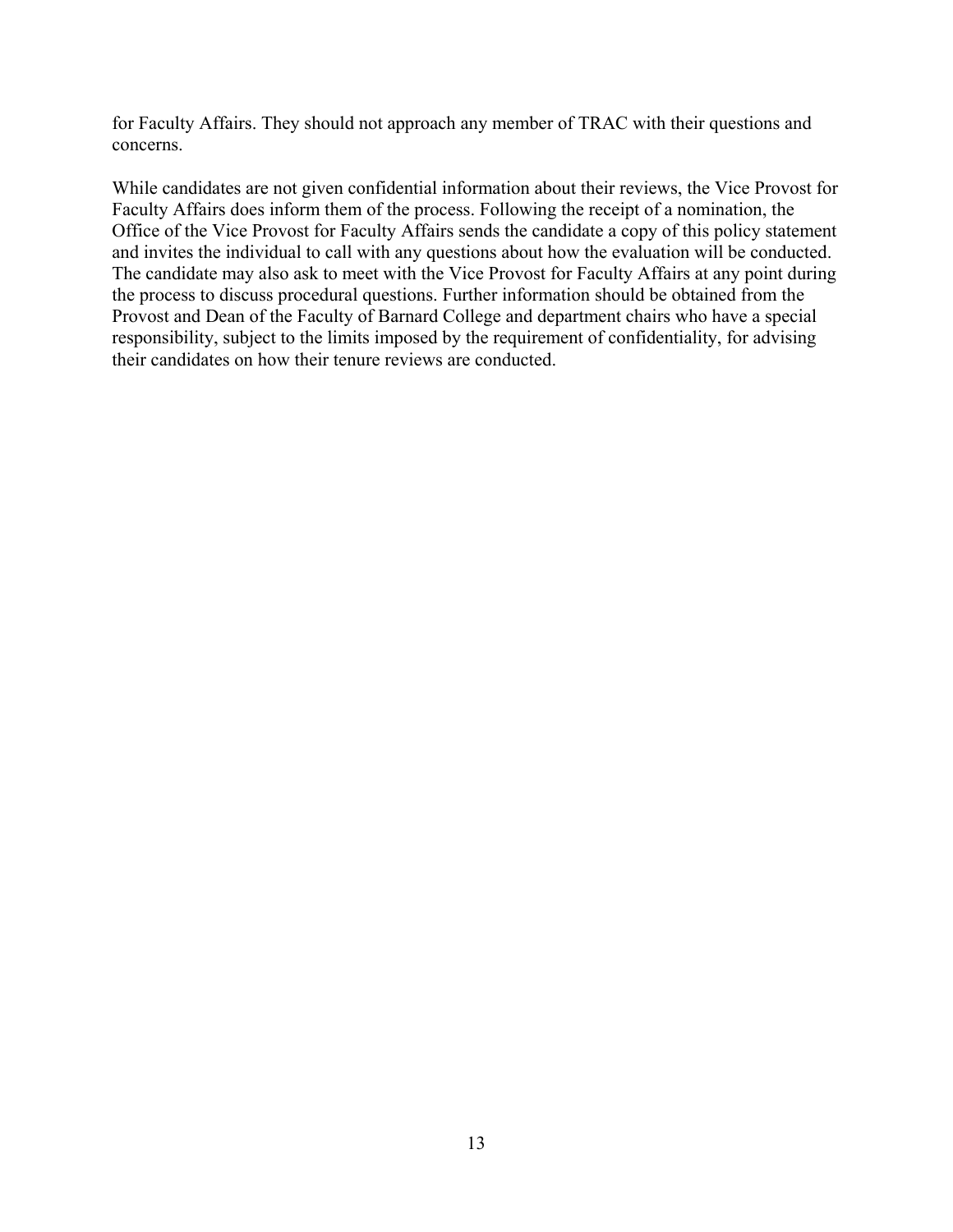# **PART II: GUIDELINES FOR PREPARING A TENURE NOMINATION**

Part II of this document provides detailed guidance on the materials that are included in a tenure dossier. It should be read with reference to Part I of this document, particularly the section which describes the criteria TRAC uses to evaluate candidates. Instructions on submitting the dossier and a checklist of the required materials are included at the end of this section.

It is the responsibility of the Office of the Provost and Dean of the Faculty of Barnard College to ensure that the dossier is complete, accurate and submitted to the Office of the Vice Provost for Faculty Affairs on schedule when it is prepared by the department.

Each dossier should consist of the documents described below.

# **DOSSIER COVER SHEET**

Every dossier should include the completed cover sheet that follows the template included as Exhibit D.

# *CURRICULUM VITAE*

A current *curriculum vitae*, with its date of preparation, provides TRAC with an essential summary of the candidate's career and accomplishments. It should include:

A. Field of specialization

#### B. Education

- 1. Colleges and universities attended;
- 2. Degrees and the years awarded; and
- 3. Dissertation title, whether published, and name of sponsor/advisor.
- C. All academic and non-academic positions held since the bachelor's degree was conferred, including any appointments in a postdoctoral rank. The candidate has the option of including periods of leave time that impacted the tenure clock as appropriate.
- D. Honors, prizes and fellowships, including those received as a student.
- E. All grants and contracts awarded, current and past, and all grant applications still under review with the following information for each:
	- 1. Title of the proposal;
	- 2. Full name of granting agency (abbreviations should be explained);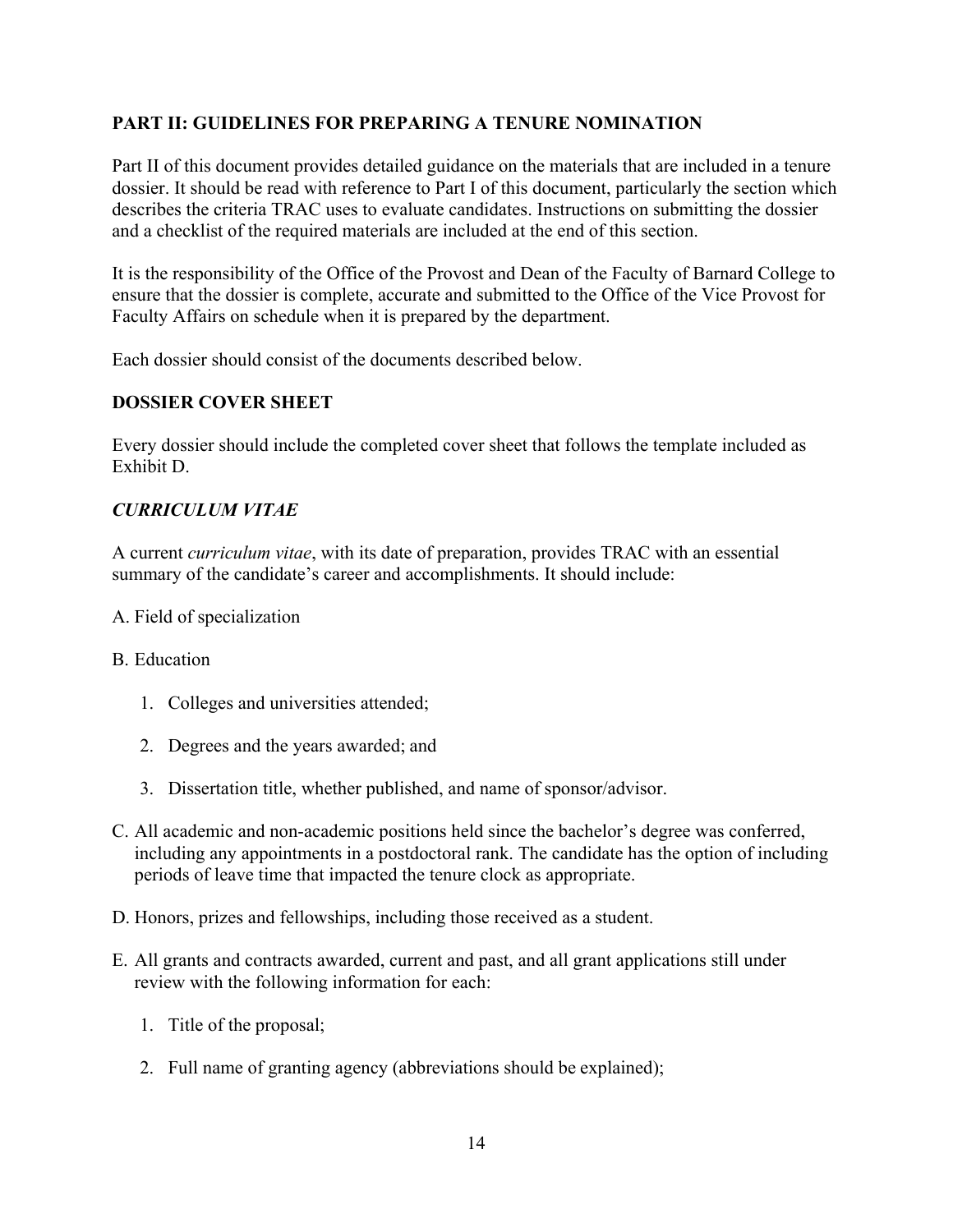- 3. Period of the award;
- 4. Amount of the award (identifying direct and indirect costs, as applicable); and

5. If the grant was awarded to more than one individual, the names of the co-investigator(s) and an indication of who was the principal investigator.

F. Publications (in bibliographic form)

1. All published work (in the case of articles, include the volume and issue number of the journal, date of publication and inclusive page numbers), and impact factor of publication and citation rate, only if deemed applicable by the Provost and Dean of the Faculty of Barnard College;

2. All conference papers;

3. All unpublished work completed or in progress, together with information on the expected publisher and publication date when they are known; and,

4. Other work or work in progress, such as art shows, installations, and scholarly content.

If any of the published or unpublished work was co-authored, the entry should be annotated to indicate if the candidate was the first author, or where appropriate, the corresponding author; author lists must be presented in the same order and include all authors as published. Additionally, if the work was co-authored, the entry should be annotated to include the key contributions of the nominee.

The *curriculum vitae* should also be annotated to describe authorship conventions in the candidate's field; e.g., that authorship is always in alphabetical order or that the senior author is always listed last.

- G. Patents received and patent applications under review.
- H. Teaching experience
	- 1. Courses taught.

2. Experience as thesis sponsor, first or second reader, and committee member for undergraduate, masters and doctoral students. (When possible, include the names of students in each category, the titles of their theses and dissertations and, where appropriate, first positions after graduation.)

I. Invited talks at other universities and research organizations and at the meetings of disciplinary associations.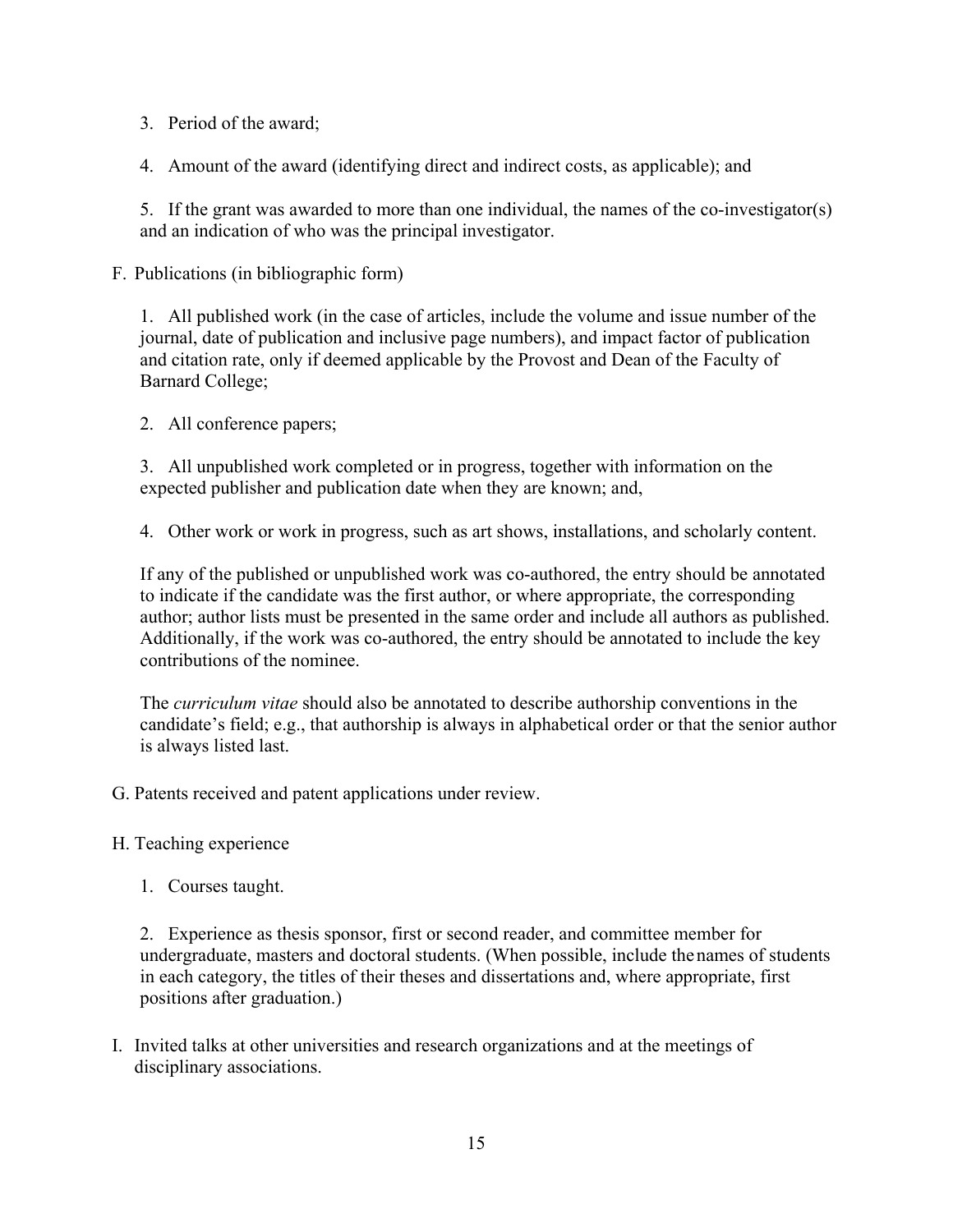#### J. Service

1. University service, including positions held and major committee assignments;

2. Service to the discipline, including positions held in scholarly associations, editorial positions on journals or membership on grant review panels and juries;

- 3. Conferences or workshops organized; and,
- 4. Public outreach involving the use of the candidate's scholarly expertise.

# **CASE STATEMENT**

The case statement consists of several sections, each of which is described below.

# *Analysis of the Department and Its Objectives*

This portion of the case statement describes briefly the current state and objectives of the department and how the proposed appointment relates to them. In the case of a joint or interdisciplinary appointment, the relevant departments may submit separate statements or a joint statement. In either case, though, each of the academic units where the nominee will hold an appointment provides information on how the candidate will advance their respective programs. This section should be limited to 2 pages (excluding the tables). It should cover the following topics:

- The overall curricular, scholarly, and research goals of the department(s) in which the candidate has served or will serve.
- The current size, field distribution, and strengths and weaknesses of the faculty in the department(s). If appropriate, include similar information on related units of the College.
- This description is accompanied by a list of the faculty in the appropriate department by title, rank, and discipline/research area. In addition, the nominating department must complete the statistical table attached to this document as Exhibit E.
- The curricular program(s) in the field(s) of the proposed appointment(s), including total enrollments, students by degree category and recent trends in graduation rates.
- The intended role of the nominee in the scholarly and instructional programs of the department(s) and, where appropriate, other units within the College.

# *Report on the Selection Process*

For candidates recruited from other institutions, the nominating department describes the search, includes the names of others considered and explains the reasons for selecting the nominee.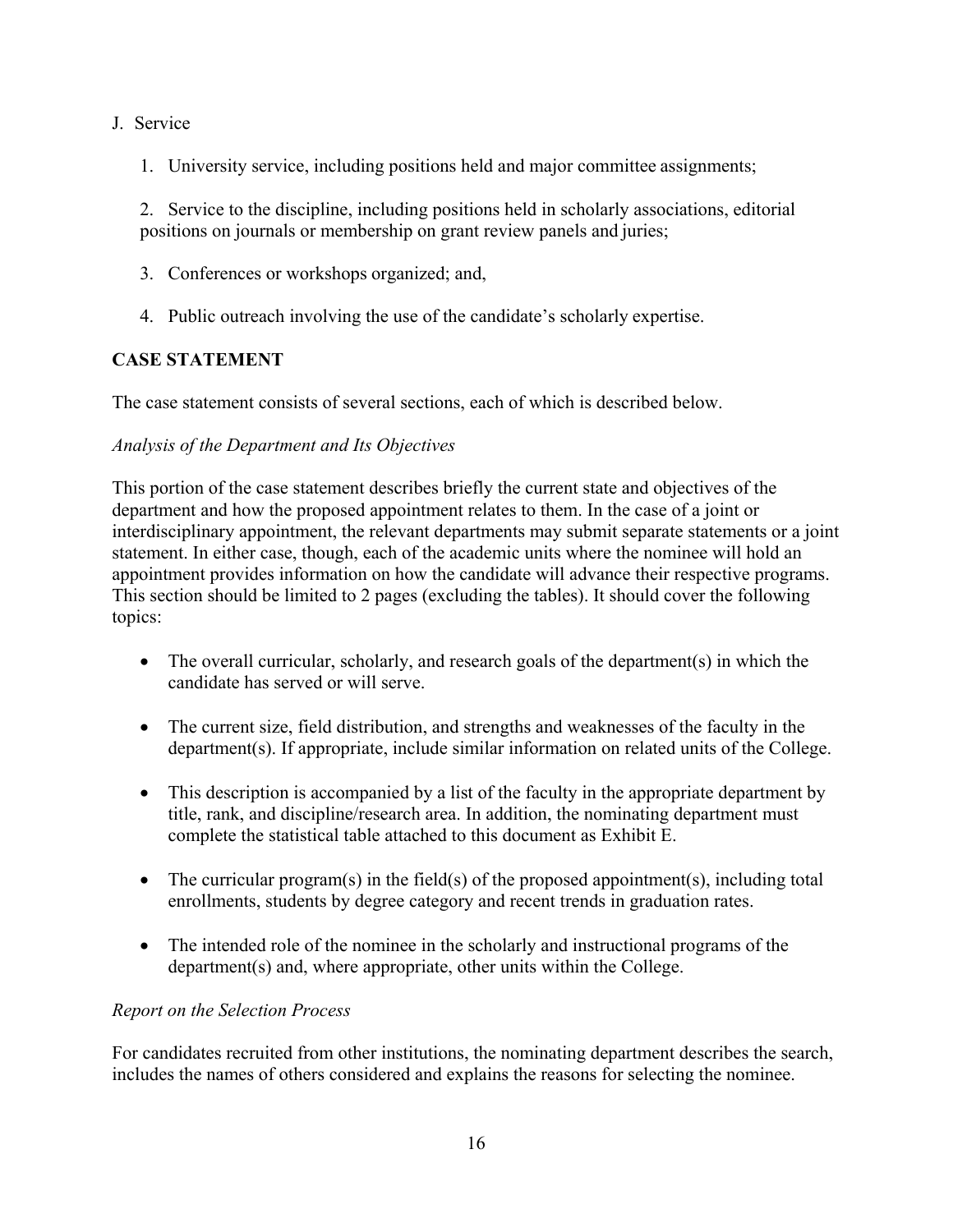The Provost and Dean of the Faculty of Barnard College may authorize a department to proceed with the evaluation of a member of the junior faculty for a possible promotion to tenure without a search. In that case the department explains how it evaluated the qualifications of the nominee in comparison to other scholars in the field and decided that they should be proposed for tenure.

If the candidate will have a joint appointment and/or interdisciplinary appointment, the case statement must include a description of the contributions of all of the nominating departments to the process of selecting the candidate.

Some departments establish internal committees to conduct a preliminary evaluation before their full tenured faculty decide on whether to nominate potential candidates. In those cases, they must describe the process used in evaluating the candidate and append the written report(s) prepared by the internal committee.

The College also submits a statement from the ATP documenting the committee's process and assessment of the candidate's credentials.

**Prior Reviews:** If the department and College is nominating a candidate it previously decided not to propose for tenure or turned down the candidate in an earlier evaluation for tenure, the case statement must describe the earlier evaluation, the reasons for the original negative decision, why the scholarship completed since the first review prompted it to reverse its earlier judgment of the quality of the candidate's work and why the nominating unit no long considers those reasons to be valid. The dossier must also include a full description of the earlier evaluation, including the vote or votes taken. This description is accompanied by all of the materials collected as part of the earlier evaluations, including all letters of evaluation obtained as part of that review.

Similar information is required if the candidate was previously considered by a different department/division and school. If another part of the University has already decided against nominating the candidate, the department/division and school explains why it has nonetheless chosen to proceed with a nomination to tenure. In addition, it must obtain a statement from the other department/division and school on its evaluation of the candidate and the reasons for its negative decision.

# *Report on the Vote*

The case statement must discuss the formal vote by which the nomination was made. The statement should provide information on the department and voting procedures, on the number of faculty eligible to participate in the decision, and must report the results of any votes taken on the nomination. If nontenured faculty are permitted to vote on tenure cases, then the department and/or College must provide an explanation of its practices to contextualize this information. If any of the eligible faculty did not participate in the decision or chose not to vote, the nominating unit should explain the reasons for their absence. Voting on tenure cases cannot be by secret ballot. It is conducted by an open vote or by signed ballots.

Whenever a member of a nominating department or College ATP opposes a nomination,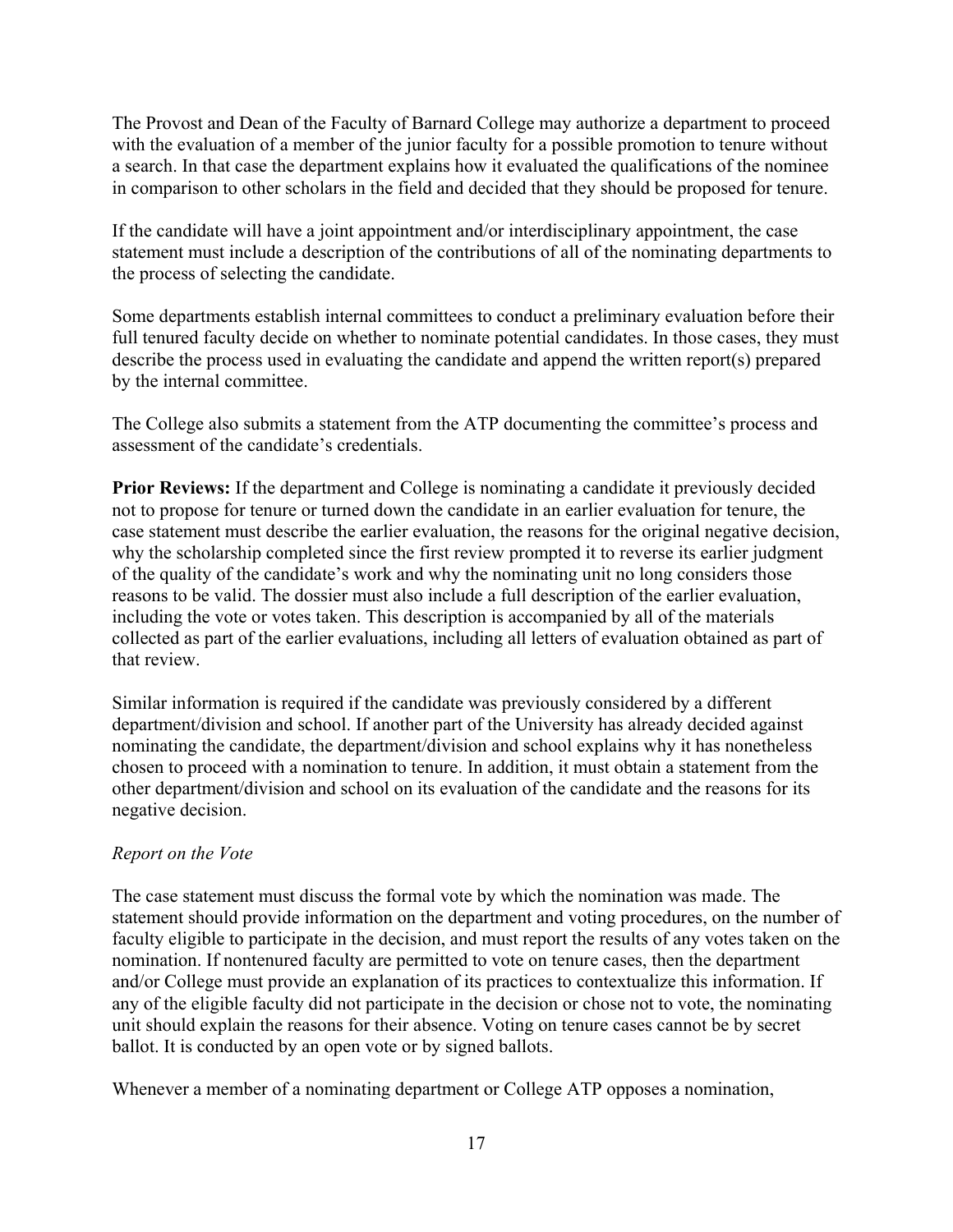abstains, or chooses not to vote, the case statement must include an explanation of the reasons for their vote. The Barnard College Office of the Provost and Columbia University Office of the Vice Provost for Faculty Affairs will also ask dissenting faculty and faculty who chose not to vote to prepare written assessments of the candidate if such a statement is not included in the dossier. If more than one member of the nominating department votes negatively or abstains, those who did so may write separately or prepare a collective explanation of their views on the nomination. At the discretion of the dissenting faculty, these statements may be included with the dossier or submitted directly to the Barnard Provost for the consideration of ATP and TRAC.

Other members of the University's faculty may also communicate their views on the nomination to the Provost of the University in writing, regardless of whether they support or oppose the nomination. Any additional information conveyed in writing to the Provost of the University should be shared with the Provost and Dean of the Faculty of Barnard College.

The vote of the tenured faculty in the counterpart department on the academic qualifications of the nominee must be part of the record given to TRAC. In addition, the nominating department must obtain a written assessment of the candidate from the counterpart department. If any of the faculty in the counterpart department voted against the nomination, the assessment must discuss the contending points of view. In addition, whenever a faculty in the counterpart department chooses not to vote, votes against the nominee or abstains, the case statement must include an explanation of the reasons for their vote. The Barnard College Office of the Provost and Columbia University Office of the Vice Provost for Faculty Affairs will also ask dissenting faculty and faculty who chose not to vote from the counterpart department at Columbia University to prepare written assessments of the candidate if such a statement is not included in the dossier. Any additional information conveyed in writing to the Provost of the University will be shared with the Provost and Dean of the Faculty of Barnard College.

#### *Assessment of the Nominee's Qualifications*

The case statement must provide information about the qualifications, accomplishments, and future promise of the nominee, particularly in relation to the objectives outlined in the "Analysis of the Department and Its Objectives." Since the expectations for tenure may vary among the departments and schools of the University, this section of the case statement must first provide a description of how the candidate's discipline or field defines and determines the presence of scholarly excellence. The quality of the candidate's past scholarly achievements and potential for future growth must also be described, highlighting the importance of the candidate's work compared with other leading scholars in their area of specialization. The department and the ATP also discuss the quality of the candidate's teaching, and include information on their service to both the University and discipline.

If the candidate switched to the tenure track from an off-track appointment at the College, then the process and considerations that led to the switch should be clearly explained.

#### Research and Scholarship

While the University has a single standard for tenure, TRAC applies that standard in a way that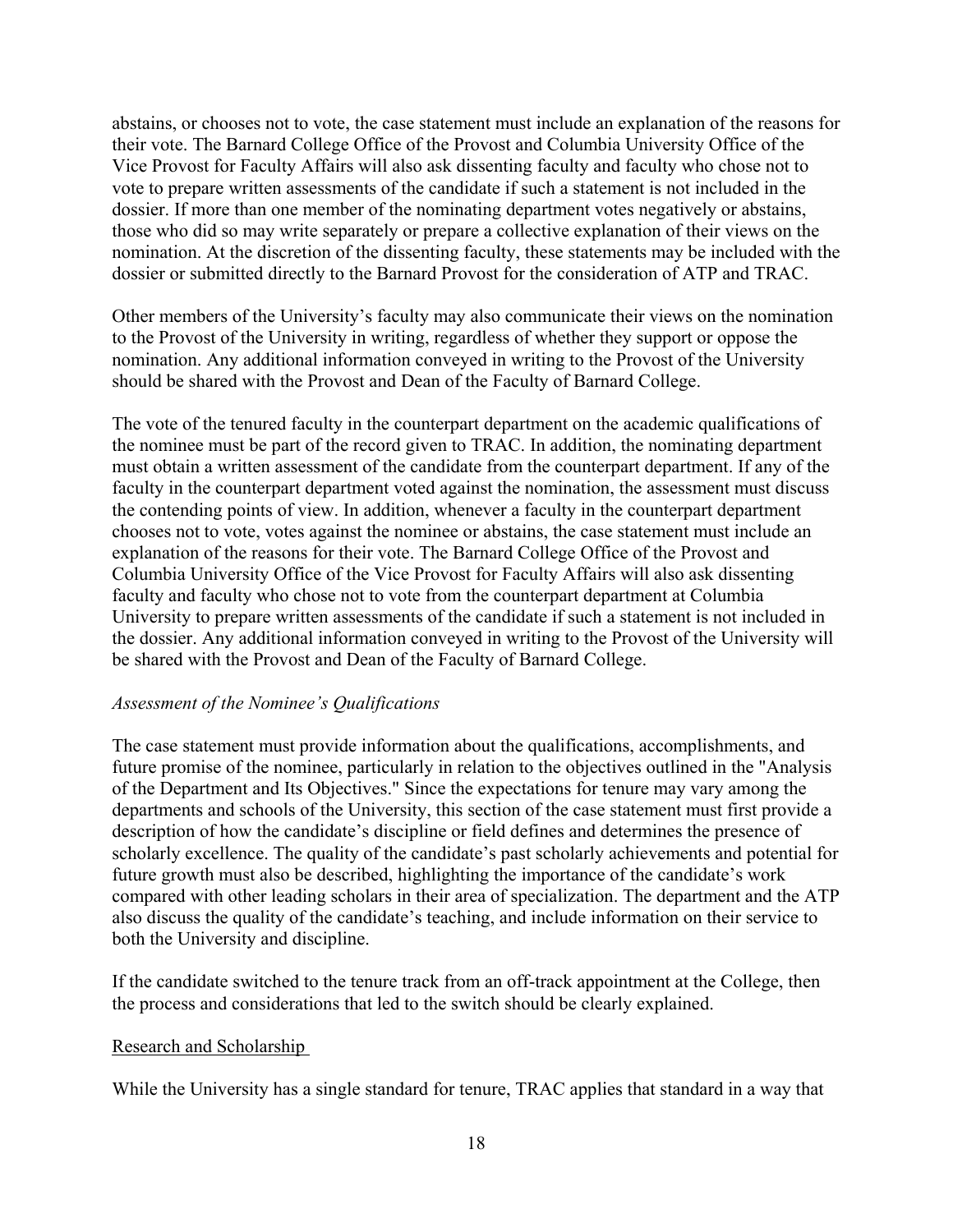accounts for the variations among disciplines about what constitutes outstanding scholarship as well as any other material difference related to Barnard College as a Liberal Arts institution. To assist TRAC with that task, the department should include a description of how it determines and discerns excellence and distinction in the relevant discipline or field. The department should explain why it believes that the candidate has met that standard. The candidate's research, principal publications and other scholarly accomplishments, must be evaluated taking care to identify their most important contributions and their impact on their field of specialization. The candidate's qualifications in comparison with other scholars in the field should be discussed, including the candidate's potential for future scholarly development. All of the referee letters will be read by TRAC, so the case statement should not reproduce large excerpts.

In its assessment of the candidate, the department should:

- describe how the discipline determines excellence in scholarship and how the candidate fares by those standards;
- identify the leading academic journals and presses in the candidate's area of specialization and discuss the extent to which the candidate publishes in them;
- discuss the candidate's visibility as measured by indicators relevant to the discipline, such as invited talks, participation in conferences, leadership in disciplinary associations and editorial positions;
- discuss the candidate's grant support if scholars in the field regularly obtain external funding;
- describe the significance of any prizes or awards the candidate has won; and,
- explain whether the field uses citation rates as a measure of scholarly impact and, if so, how the candidate's citation rate compares with the expected norms of the field.

#### Teaching Qualifications

As part of the case statement, the department should discuss the nominee's qualities as a teacher. It must explain what the teaching expectations are in the department providing information on courses taught, students (both graduate and undergraduate) and postdocs advised, and, where appropriate, participation in curricular development. It should also assess the nominee's effectiveness in the classroom and as a mentor.

Evidence of the nominee's educational contributions, such as course syllabi, may be included to support this section of the statement.

The discussion of teaching effectiveness should be substantiated by documentation, such as the results of surveys of student opinion, student evaluations, letters from current and former students or reports on classroom observations. If the nominating department uses student evaluations for that purpose, it should include a statistical summary of the results for two or three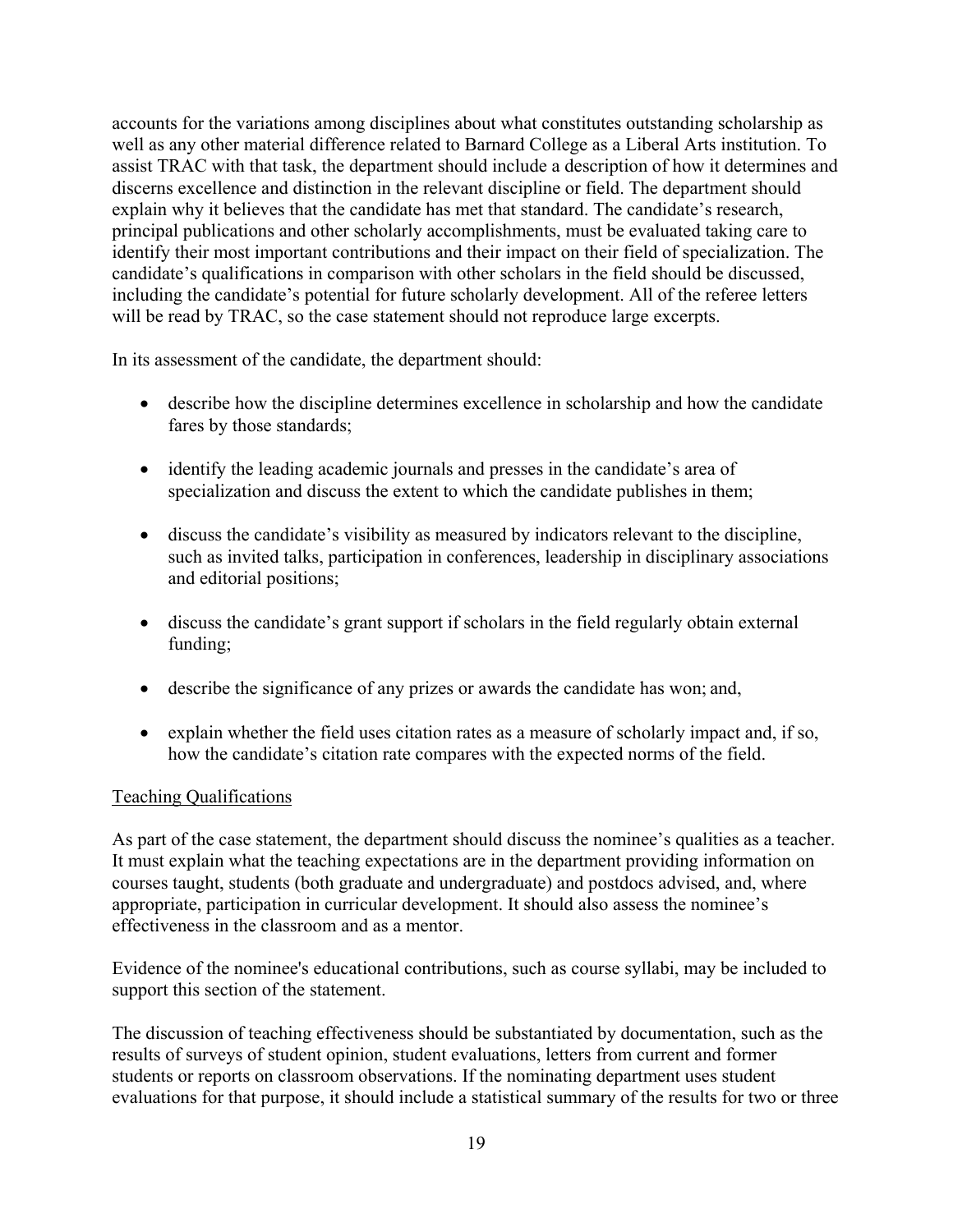of the key questions asked (such as the overall quality of the candidate's teaching or the quality of the course) using the table appended to the statement as Exhibit F. If the department or College uses letters from current or former students, it should provide the criteria used in selecting those students and a list of who was solicited. The department may also append the statistical results for other questions but should not include individual student forms. Those forms may be included, instead, as an appendix to this section.

The discussion of the candidate's role as a mentor should be accompanied by a list of the students and postdocs advised and their current positions when that information is known.

#### Service

This section of the assessment discusses the nominee's contribution beyond teaching and scholarship to the College, University and their discipline. Types of service relevant to the review include, for example, administrative positions within the College and University, positions in professional associations, editorial positions on journals, and membership on grant review panels or juries in addition to public outreach and governmental service relevant to the candidate's scholarship.

# **STATEMENT OF THE NOMINEE**

The nominee must prepare a brief statement of no more than 5-10 pages on their scholarly history, trajectory, and future plans (or artistic or professional plans, when relevant) and teaching. The purpose of the statement is to provide TRAC with information about projects that are underway but have not been completed and those that are still in the planning stage rather than about research that has already been completed. The candidate can also use the statement to discuss their teaching philosophy.

This statement is required of all faculty being considered for promotion to tenure. The Provost and Dean of the Faculty of Barnard College may waive the requirement for external candidates recruited by Barnard departments.

# **REFEREE LETTERS**

Written evaluations of the proposed appointment by recognized authorities form a critical source of information for TRAC. Evaluations of candidates from Barnard College are sought by the Provost and Dean of the Faculty of Barnard College using the "referee letter templates" (**Exhibits A-C**). The standard letters may not be modified without first obtaining permission from the Office of the Vice Provost for Faculty Affairs. These letters must be collected early enough in the internal deliberations of the department to allow its tenured faculty to review them before voting on the nomination.

The Provost and Dean of the Faculty of Barnard College should compile the lists of referees and comparison scholars, taking into consideration suggestions received from the nominating department and its University counterpart. The candidate should not be consulted in constructing these lists. When adequate assistance cannot be obtained from Barnard's or the University's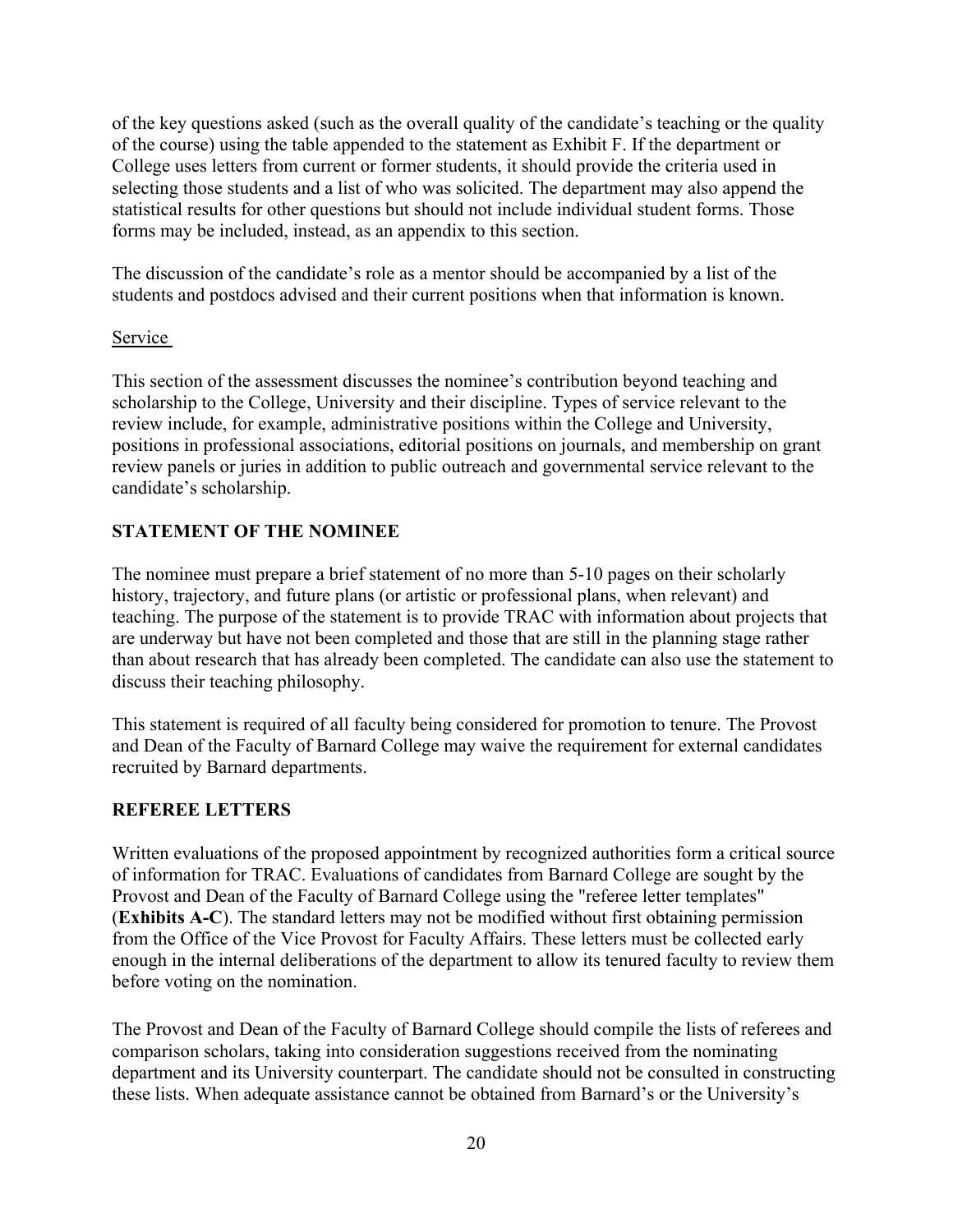tenured faculty, the Provost and Dean of the Faculty of Barnard College, or a designee, may seek the advice of scholars at other institutions. Scholars at other universities may also be consulted in compiling the list of referees provided have never been a mentor, dissertation advisor, collaborator, or personal friend of the candidate. The consultants themselves should not become referees.

In tenure cases in which referee letters were solicited for prior school-level reviews, such as a promotion to Associate Professor without tenure, the names and institutions of those solicited should be included in the dossier.

The Provost and Dean of the Faculty of Barnard College should collect at least 10 letters from independent referees as defined below.

Referees who are *not independent* include:

- dissertation advisor
- postdoctoral advisor
- personal mentor
- personal friend or family member
- principal or co-investigator on a grant with the nominee
- coauthor
- current or former departmental colleagues
- individuals who have served in an advisory capacity to the candidate
- individuals who have funded the candidate

Care should be taken to include letters from the most prominent individuals in the candidate's area of specialization. If a letter from a referee who is not independent is included in the dossier, an explanation must be included in the case statement and referee list identifying the connection to the nominee, the importance of including this referee and explaining any overlap, for example, listing joint publications or products. Under unusual and field-specific circumstances, a letter from a referee who is not independent can be used as one of the 10 required letters if approval is obtained from the Vice Provost for Faculty Affairs prior to soliciting the letter. If a connection between a referee and the nominee is discovered after the letter is received, an explanation should be provided in the case statement to help TRAC weigh the importance of this letter. In such a case, the Provost and Dean of the Faculty of Barnard College may solicit additional letters for the candidate.

When the candidate's work is interdisciplinary in nature or contributes to more than one field, all areas of specialization should be adequately represented among the referees. In the event that TRAC feels that the College has not obtained the views of a sufficient number of key scholars in the candidate's field or in related fields, it may request that the Provost of the University consult with the Provost and Dean of Faculty of Barnard College regarding the solicitation of additional letters which will delay the completion of its review.

Referees may include scholars from abroad as well as from other institutions within the United States, but may not be members of the faculty of Barnard or Columbia and must hold tenure or the equivalent. If the members of TRAC feel that an adequate representation of the best scholars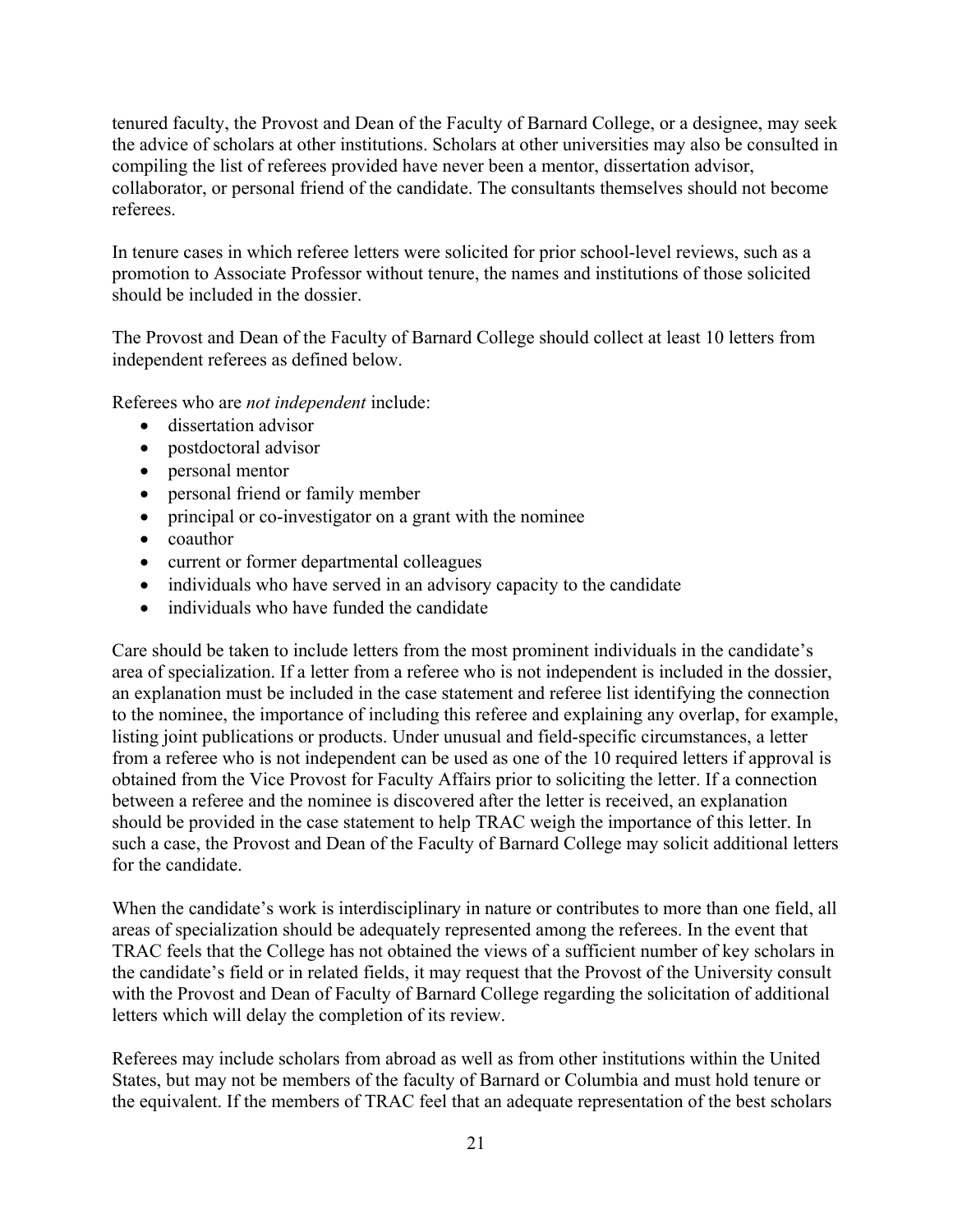in a candidate's field have not written or that the number of collaborators of the candidates is too high, it may request that the Provost of the University consult with the Provost and Dean of the Faculty of Barnard College regarding the solicitation of additional letters, which will delay the completion of its review.

As a matter of courtesy, potential referees may be asked if they will review the candidate's work before they receive the formal request for evaluation. All preliminary inquiries and formal inquiries must be made by e-mail and the potential referee must respond in writing so that there will be a written record of who has declined to evaluate the candidate and their reasons (see Exhibit C). Individuals who fail to respond or decline to write in response to such an inquiry are included on the annotated list of referees described below. At the discretion of the Provost and Dean of the Faculty at Barnard College, samples of the candidate's publications may be included with the request for evaluations. Follow-up letters or e-mails should be sent after an appropriate period of time to those referees who have not responded to the initial request.

While the Provost and Dean of the Faculty of Barnard College solicits the external letters before the start of the internal deliberations of the department and College, the evaluations received are shared with the tenured members of the department and College before they vote on the nomination, unless a referee states that the letter should be shown only to the Provost and Dean of the Faculty of Barnard College, the Provost of the University, ATP, and TRAC.

The dossier must include *all* correspondence and responses from the scholars asked to write, even from those who declined to provide evaluations of the candidate. The following documentation about the referees and comparison scholars is also a required part of the candidate's dossier:

 A complete list of the potential referees who were approached for evaluations, accompanied by a brief description of the credentials of each, including complete title, area of specialization, standing in the discipline, and prior association with the candidate, if any, as well as a list of any co-authored publications with the candidate or projects in which they are/were co-PI. The list should also indicate which referees evaluated the candidate, declined to provide a letter or simply did not respond.

 The list of scholars with whom referees were asked to compare the candidate, accompanied with a brief description of the credentials of each comparison scholar, including complete title, institution, tenure status, area of specialization and standing in the discipline.

 A list of the leading institutions in the candidate's area of specialization with a brief description of the reasons for their inclusion and a list of the top scholars in the candidate's field at the institutions. TRAC ordinarily expects the referees to include some scholars at the institutions the nominating department considers the strongest in the candidate's field. If those institutions are not well-represented among the referees, the department or College should include an explanation for their choice.

 A sample of the referee letter(s) used to request the evaluations, including the date or dates the request was made, and of the comparison list enclosed.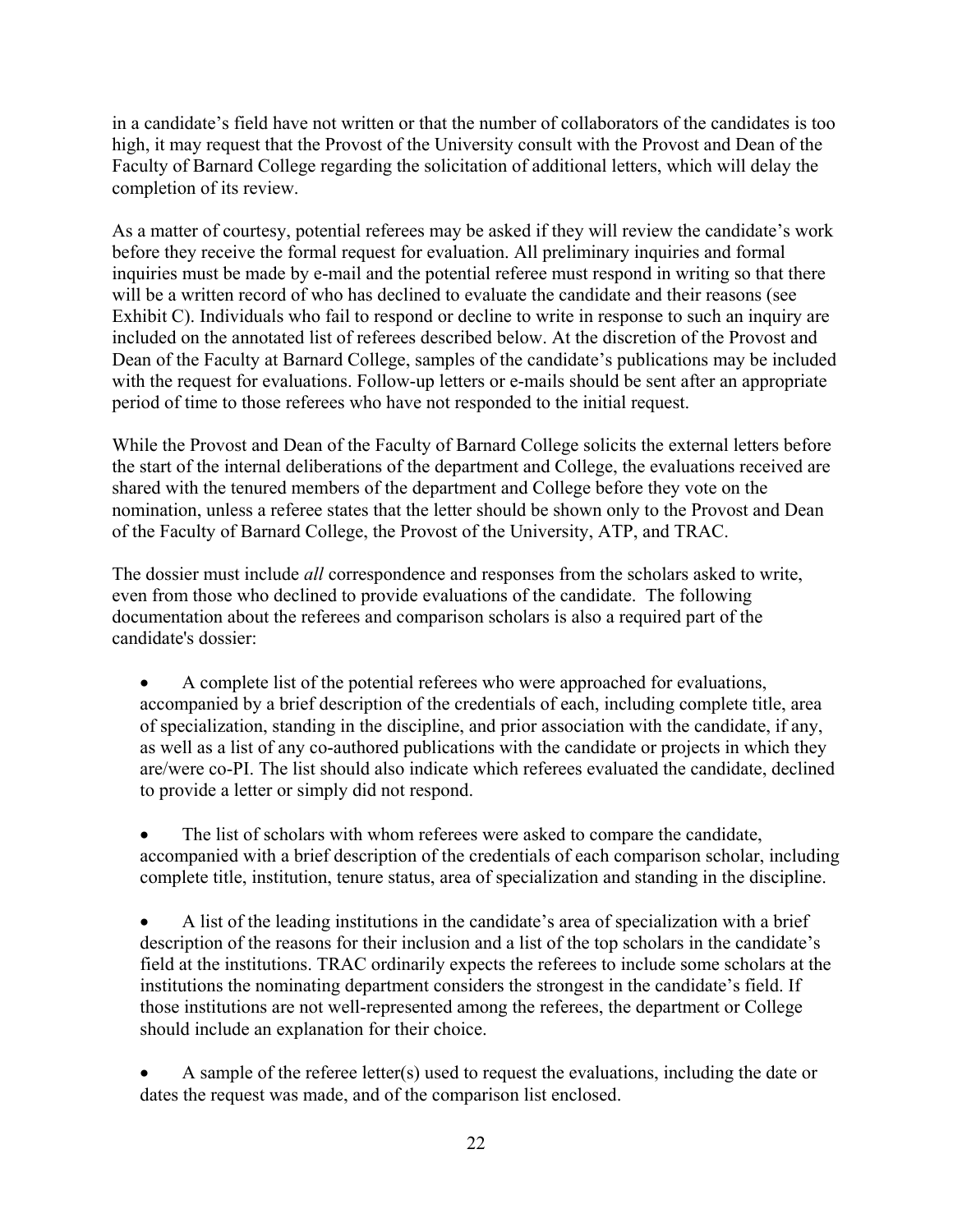• For internal candidates, the list of referees solicited for the promotion to Associate Professor without tenure.

The College normally collects only one round of evaluations. There may, however, be unusual circumstances where, with special permission of the Provost and Dean of the Faculty of Barnard College may ask for a few preliminary letters of evaluation. For example, a department may need a small number of evaluations to help it determine if it wants to open negotiations with a potential external candidate about joining the College. Copies of all such letters are included in the dossier in a manner that clearly demarcates them from the referee letters, along with the following information:

- A complete list of the persons from whom the department or school solicited these assessments. Individuals who did not respond should be included with an indication that they did not write and an explanation of the reasons why, if that information is available.
- For each person, a brief description of their credentials, including institutional affiliation and title, area of specialization, standing in the discipline and prior association with the candidate, if any.
- A sample of the letter(s) requesting the evaluation, including the date or dates the request was made.
- A copy of any comparison list included with the request for the evaluation.
- Copies of all responses received.

**Comparison Scholars:** As part of their evaluations, the referees are asked to compare the qualifications of the candidate to those of other scholars in their field. In selecting the comparison scholars, care should be taken to define the field of specialization in a manner which is appropriate but not so narrow that the referees find it difficult to make meaningful comparisons between the nominee and other scholars. The comparison list should consist of scholars whose qualifications would merit an appointment to tenure at Barnard College and Columbia University. It should include leading figures in the nominee's area of specialization, even when the nominee is a junior scholar. In those cases, the referees should be asked to give their assessment of whether the nominee has the potential of reaching the level of achievement of the more senior comparison scholars. The comparison list should not include nontenured scholars even when the candidate is a junior member of Barnard College's faculty.

When the comparison list includes the leading figures in their area of expertise for junior nominees, include the following paragraph at the bottom of the list:

"Note that some of the persons listed above hold well established positions. By including these names, we are not suggesting that they are now comparable to them; rather, we are requesting your best estimate of their potential to reach their standing."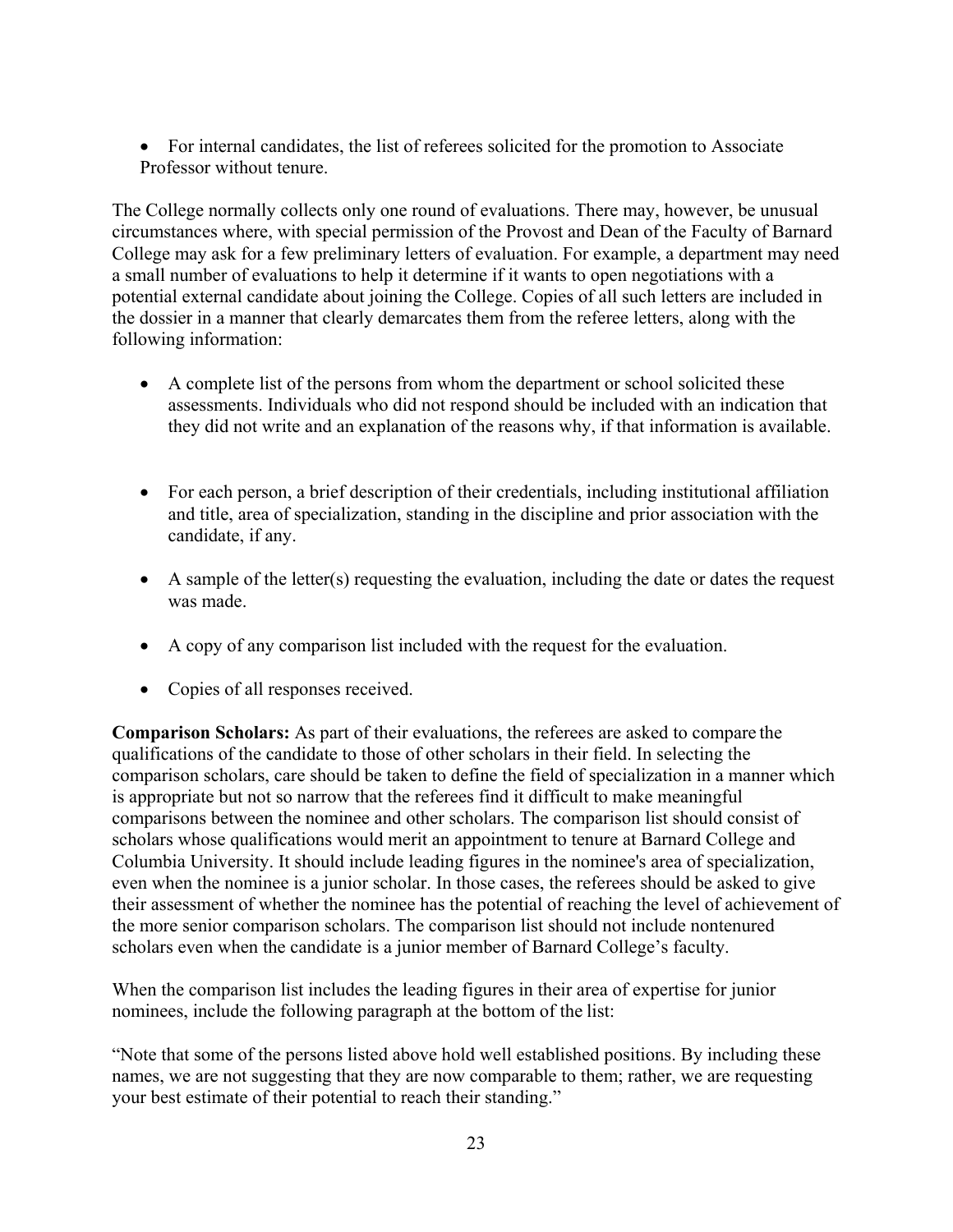A weak comparison list significantly weakens the case for the candidate and may prompt TRAC to seek additional outside information about their scholarly standing, thereby delaying the completion of its review. Comparison scholars should only be individuals with credentials that would make them worthy of tenure at Barnard College and Columbia University.

Because the comparison scholars are chosen on the basis of their academic distinction, the Provost and Dean of the Faculty of Barnard College may ask them for evaluations of the nominee. While they should not be excluded from the list of referees simply because they are peers of the nominee, there may be other reasons why they should not be asked for evaluations. For example, a comparison scholar may have applied for the position for which the candidate is being considered.

The comparison list sent to each referee who is also a comparison scholar must be modified to exclude the referee's name. The letter to referees who previously had given their opinion of the appointment of the candidate should be appropriately modified to refer to the earlier correspondence (see **Exhibit C**).

The candidate's *curriculum vitae* and personal statement should be included with the letter requesting the evaluation. A small set of the candidate's scholarly work should also be provided to assist the outsider reviewers in preparing their letters.

# **PUBLICATIONS**

The nominating department should provide electronic copies of a small, selected set of the nominee's published and other written works, with a cover sheet listing the materials submitted. They should include the publications sent to the external reviewers but do not need to be limited to them. These materials should consist of the candidate's most important work and should be representative of the breadth and quality of the candidate's scholarship. They may include forthcoming publications and manuscripts, conference papers, grant proposals as well as published work. If any of the papers or publications were written in collaboration with others, they should be annotated to indicate the principal author and should identify key contributions of the candidate. If important publications are in a language other than English, a brief synopsis of their contents in English should be included.

#### **SUPPLEMENTARY DOCUMENTATION**

The nominating department includes, in electronic form, teaching evaluations for all internal candidates and recent teaching evaluations for external candidates. In addition, the nominating department may include in the candidate's dossier any additional information it wishes TRAC to consider (for example, course syllabi, letters from students or reviews of publications).

# **WITNESSES TO APPEAR BEFORE TRAC**

As described in Part I of these guidelines, TRAC does not hear from witnesses when it completes its evaluation of a nomination in a single hearing. If it needs more than one meeting to reach a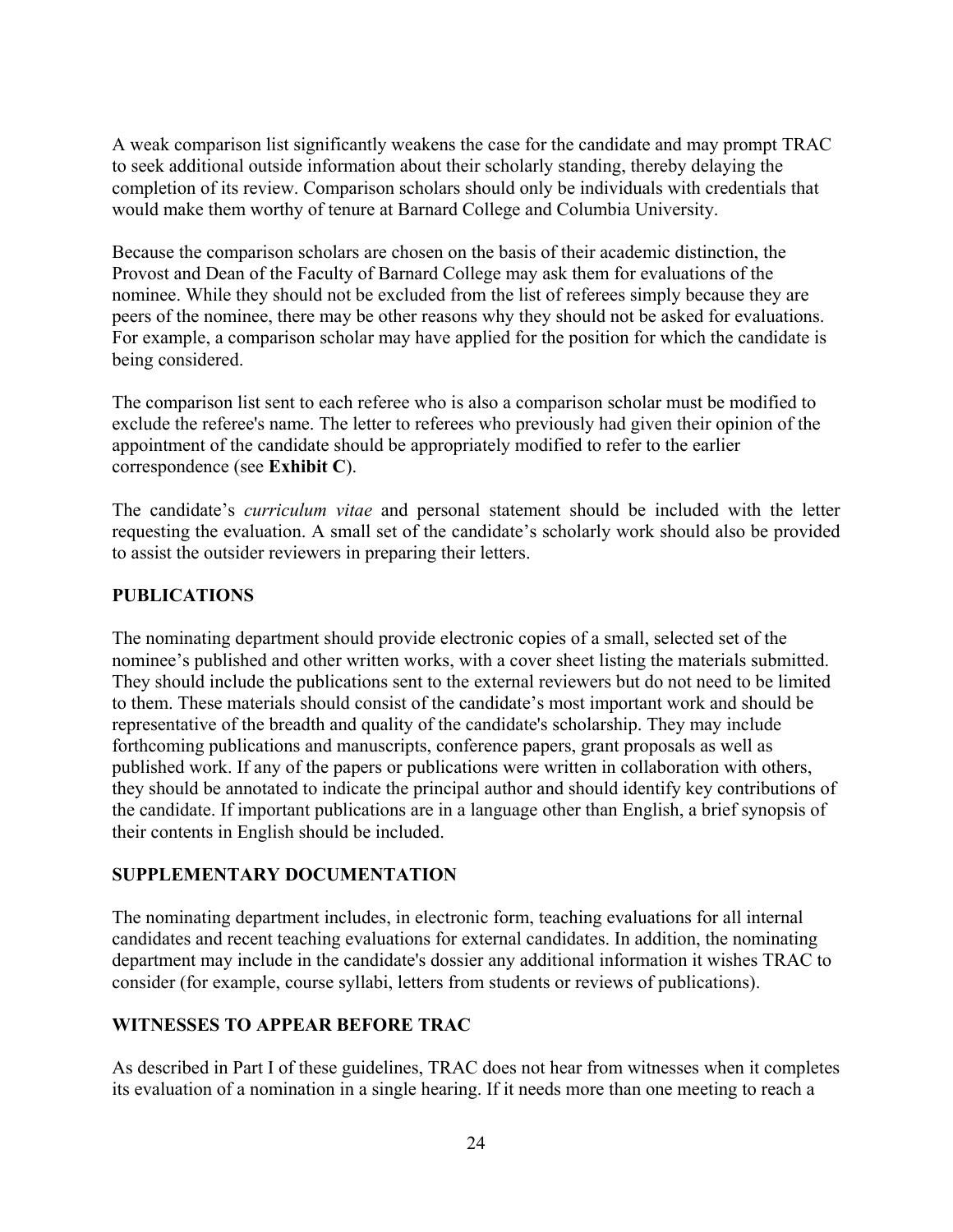decision, the Office of the Vice Provost for Faculty Affairs will arrange for a witness to appear before it. To prepare for that possibility, the nominating department should indicate in the dossier who it recommends as a witness if necessary. The department chair usually serves as a witness but may delegate the responsibility to another tenured faculty member who is closer to the field of the candidate. When a candidate is nominated by more than one department, the list of recommended witnesses should include representatives from each of the departments and/or programs.

## **SUBMISSION OF THE DOSSIER**

The dossier, including the candidate's articles, books, and manuscripts, should be submitted electronically to the Office of the Vice Provost for Faculty Affairs. When submitting books as hard copies, please submit eight copies.

The materials submitted electronically should be put into a ".pdf" format. Physical media should be encrypted and passwords provided separately to the Office of the Vice Provost for Faculty Affairs. In general, scans of material are to be avoided; when necessary all scans of typeset material must be searchable. The elements of each section should be listed on the following checklist as one pdf and add pdf bookmarks to the supplementary materials section. For example: Combine "Letter/report from the EVP/Dean recommending the candidate for tenure" and "Letter/report from the school-level review committee recommending the candidate for tenure" and entitle it 4. (Candidate last name) REPORTS.pdf. Please do this for each section of the checklist.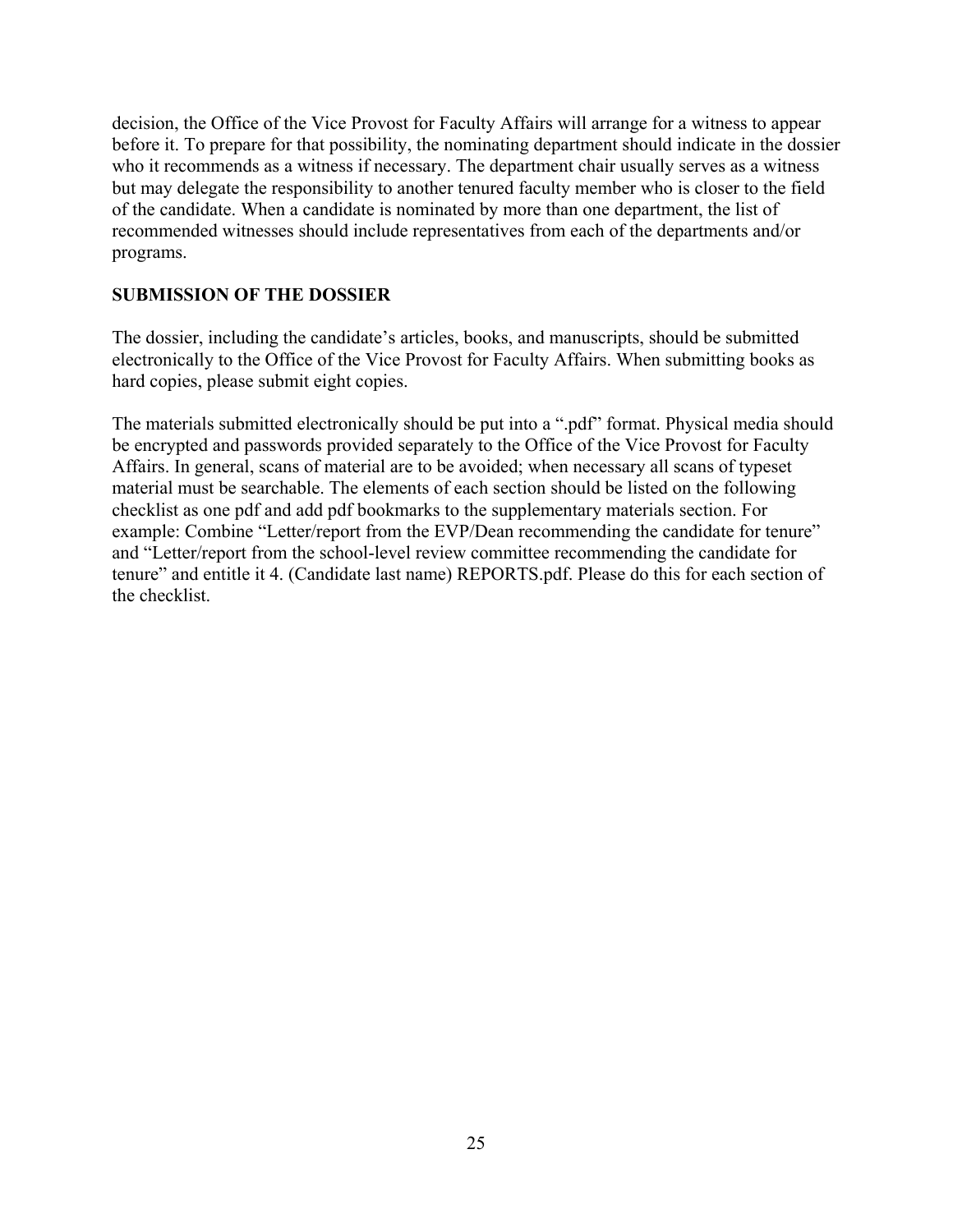# **APPENDIX Checklist**

| <b>File Contents</b>                                                                                                                                                                                                                                                                                                                                                                                                                                                                                                                                | <b>File Name</b>             |  |
|-----------------------------------------------------------------------------------------------------------------------------------------------------------------------------------------------------------------------------------------------------------------------------------------------------------------------------------------------------------------------------------------------------------------------------------------------------------------------------------------------------------------------------------------------------|------------------------------|--|
| 1. Dossier Cover Sheet [Exhibit D]                                                                                                                                                                                                                                                                                                                                                                                                                                                                                                                  | Lastname_F_coversheet.pdf    |  |
| 2. Table of Contents                                                                                                                                                                                                                                                                                                                                                                                                                                                                                                                                | Lastname F toc.pdf           |  |
| 3. Candidate's Curriculum Vitae                                                                                                                                                                                                                                                                                                                                                                                                                                                                                                                     | Lastname F cv.pdf            |  |
| 4. Reports<br>Letter/report from the Provost and Dean of the Faculty of Barnard<br>College recommending the candidate for tenure.<br>Letter/report from the school-level review committee recommending<br>the candidate for tenure.                                                                                                                                                                                                                                                                                                                 | Lastname F reports.pdf       |  |
| 5.<br>5. Case Statement<br>Analysis of the department/division and school<br>$\bullet$<br>List of faculty<br>Statistical table [Exhibit E]<br>Report on the nomination process<br>$\bullet$<br>Report on the vote<br>$\bullet$<br>Assessment of candidate by internal committee(s),<br>Assessment of Barnard/Columbia counterpart department, when<br>appropriate<br>Assessment of the nominee's qualifications<br>٠<br>Research and scholarship<br>Teaching qualifications, including statistical summary of<br>evaluations [Exhibit F]<br>Service | Lastname_F_casestatement.pdf |  |
| 6. Statement of the Nominee                                                                                                                                                                                                                                                                                                                                                                                                                                                                                                                         | Lastname F nominee.pdf       |  |
| 7.<br>Supplemental Materials<br>Teaching evaluations<br>$\bullet$<br>Course syllabi<br>$\bullet$<br>Student letters of support, list of those solicited, and the criteriaused for<br>$\bullet$<br>their selection.<br>Articles and unpublished manuscripts along with a cover sheet listing<br>$\bullet$<br>titles.<br>Reviews of works.<br>$\bullet$                                                                                                                                                                                               | Lastname F supp-mat.pdf      |  |
| 8. Referee Evaluations<br>List of top institutions in the candidate's field<br>Annotated list of referees [Exhibit G]<br>Annotated list of comparison scholars<br>Sample of letter sent to referees and sample of any follow-up letters sent<br>All responses from referees<br>For internal candidates, the list of referees solicited for the promotion to<br>Associate Professor without tenure, if appropriate                                                                                                                                   | Lastname F referee.pdf       |  |
| <b>Preliminary Evaluations</b><br>9.<br>Annotated list of reviewers<br>$\bullet$<br>Sample of letter sent to reviewers and sample of any follow-up letters<br>All responses received.                                                                                                                                                                                                                                                                                                                                                               |                              |  |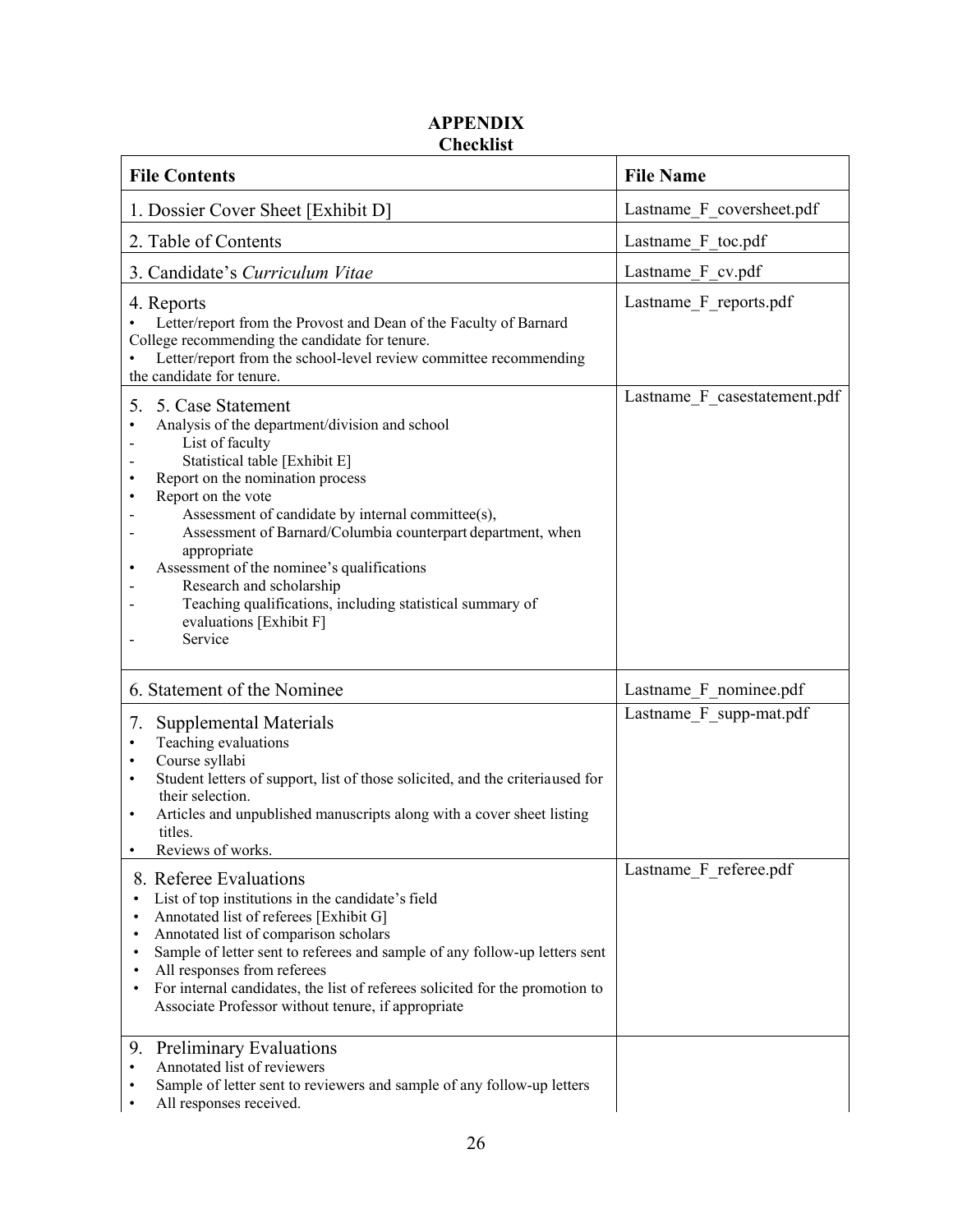| 10. Recommendation for Witnesses                               | Lastname F witness.pdf             |
|----------------------------------------------------------------|------------------------------------|
| 11. All materials collected for any previous review for tenure | Lastname F previous-<br>review.pdf |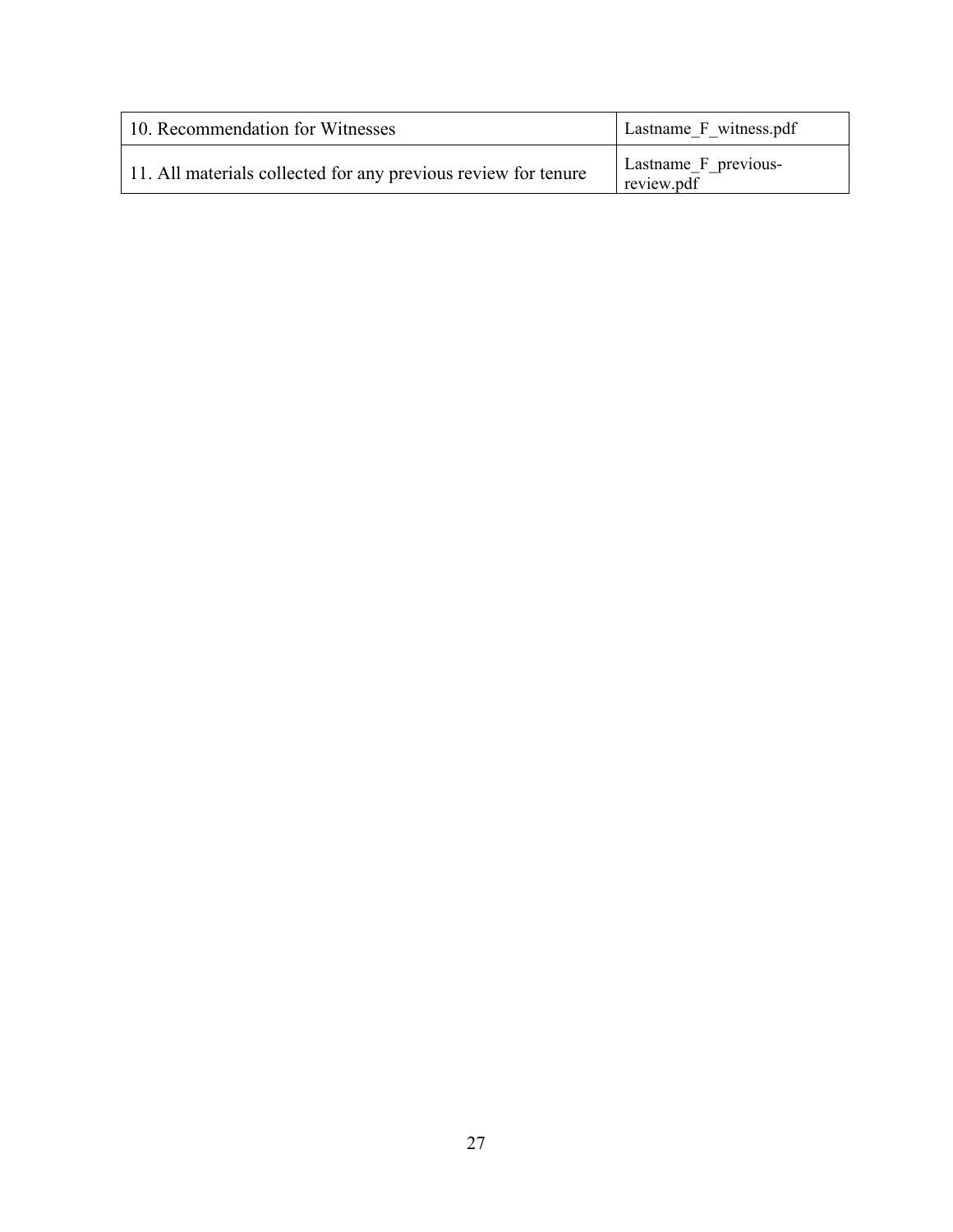#### **EXHIBIT A**  STANDARD LETTERS TO REFEREES FOR NOMINATIONS FROM BARNARD COLLEGE

Date

#### **CONFIDENTIAL**

Name Address City, State ZIP e-mail address

Dear Professor<br>
:

Thank you for agreeing to review the tenure dossier of Assistant Professor in the Department of The Starnard College, Columbia University. Professor \_\_\_\_\_\_\_\_\_\_\_\_'s *curriculum vitae* is enclosed, as are copies of selected publications and other material most relevant to your review.

 Barnard College is an elite liberal arts college for women affiliated with Columbia University in New York City. Barnard is unique in that its senior faculty are tenured at both Barnard College and Columbia University, yet the College is independent from the University and has its own President, Administration, Trustees, Faculty, Endowment and Campus.

Like every nomination to tenure at Barnard College, that of Professor is subject to a rigorous review, first by the tenured faculty of the nominating department(s), then by Barnard College's Advisory Committee on Appointments, Tenure and Promotion, and, in the case of a positive review and a decision to grant tenure by the President of Barnard College, by the Columbia University standing committee. Barnard College's Advisory Committee on Appointments, Tenure and Promotion (ATP) evaluates the quality of the nominee's scholarship and standing in their respective field, teaching abilities, and service to the College, University, and profession. As an undergraduate institution whose faculty often carry a heavier teaching load than their peers at Columbia and other major research universities, Barnard College accords special significance to demonstrated excellence in teaching among its faculty of distinguished scholar-teachers. We value scholarship of the highest quality, whether within a single discipline or across disciplines and recognize that your own area of focus may not entirely coincide with that of the candidate. Therefore, we encourage you to consider the interdisciplinary nature of the candidate's work in your evaluation, if appropriate, in addition to their disciplinary contributions and we understand that you may choose to address only those aspects of the dossier that pertain to your own research areas.

In evaluating Professor 1.1 (1), please use the following questions as a guide and write your review in such a way as to be accessible to both experts and non-experts in the candidate's field: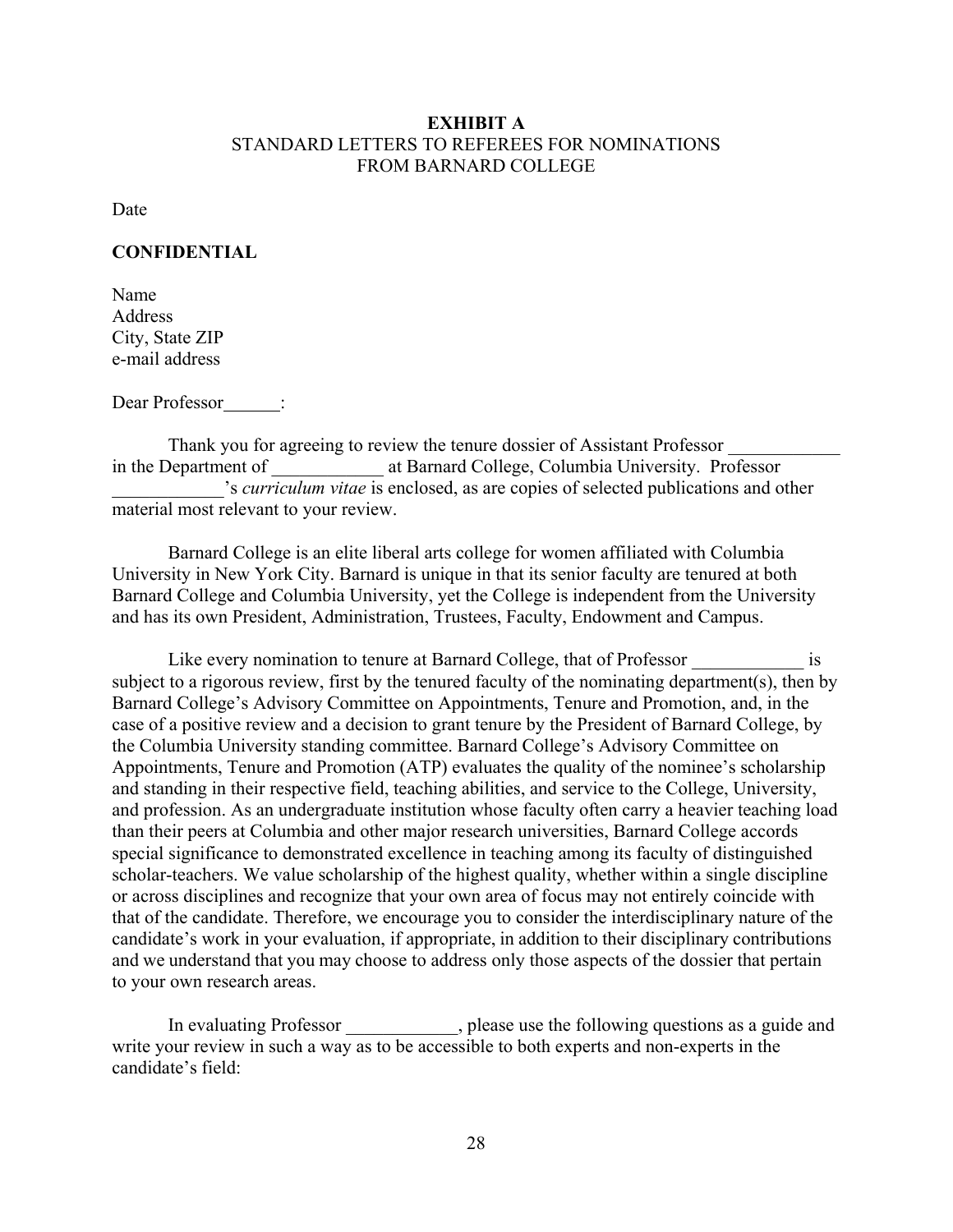1. How well and in what capacity do you know Professor 2

2. What is your critical assessment (both strengths and weaknesses) of the originality, quality, and impact of Professor \_\_\_\_\_\_\_\_\_\_\_\_'s scholarship? Since the most useful letters are those that assess the work in detail, I am enclosing some of Professor $\Box$  's publications as well as their CV and personal statement.

3. What is your overall appraisal of  $\cdot$  is record of achievement and productivity, and how does it compare to the standards for tenure in your discipline or field?

4. How do the originality, quality, and impact of Professor  $\cdot$  is work compare to that of leading scholars in their field? I have attached a list of individuals to whom Professor might be compared. In the case of the scholars who are more senior than Professor on this list, what is your assessment of their chances of attaining the same level of distinction? Please feel free to augment the list.

5. What is your assessment of \_\_\_\_\_\_\_\_\_\_\_\_'s future trajectory? Is Professor \_\_\_\_\_\_\_\_\_\_ likely to be a future leader in their field?

6. If Professor \_\_\_\_\_\_\_\_\_\_\_\_ were under consideration for a tenured appointment at your institution, how likely is it that they would receive a tenured position and would you support their nomination?

7. Do you have any other comments relevant to our deliberations, including observations about Professor \_\_\_\_\_\_\_\_\_\_\_\_'s teaching and/or mentorship, leadership, or service?

We would appreciate if you could comment on how COVID-19 has affected scholarship in your area of expertise. We also ask you to bear in mind the potential impact of the pandemic on the pace of scholarly productivity by the candidate.

I will, of course, hold your review in confidence to the extent permitted by law and show it only to members of the Barnard ATP and University Standing Committee, the Barnard Department's Chair and Executive Committee, the Columbia Department's Chair and Executive Committee, the President and Provost of Barnard College, and the President and Provost of Columbia University. In the event that you wish to address certain comments confidentially to the Provosts and Presidents of Barnard College and Columbia University, you should feel free to do so, indicating clearly the specially restricted nature of the communication.

I realize that this request is a significant imposition on your time, but assessments by outside experts such as yourself are essential to ensure thorough and rigorous tenure reviews. Your candid and professional judgment will play an important part in our deliberations. It would be most helpful to receive your response by July 1, 20 . Let me express in advance Barnard College's and Columbia University's appreciation for your thoughtful assistance.

Sincerely,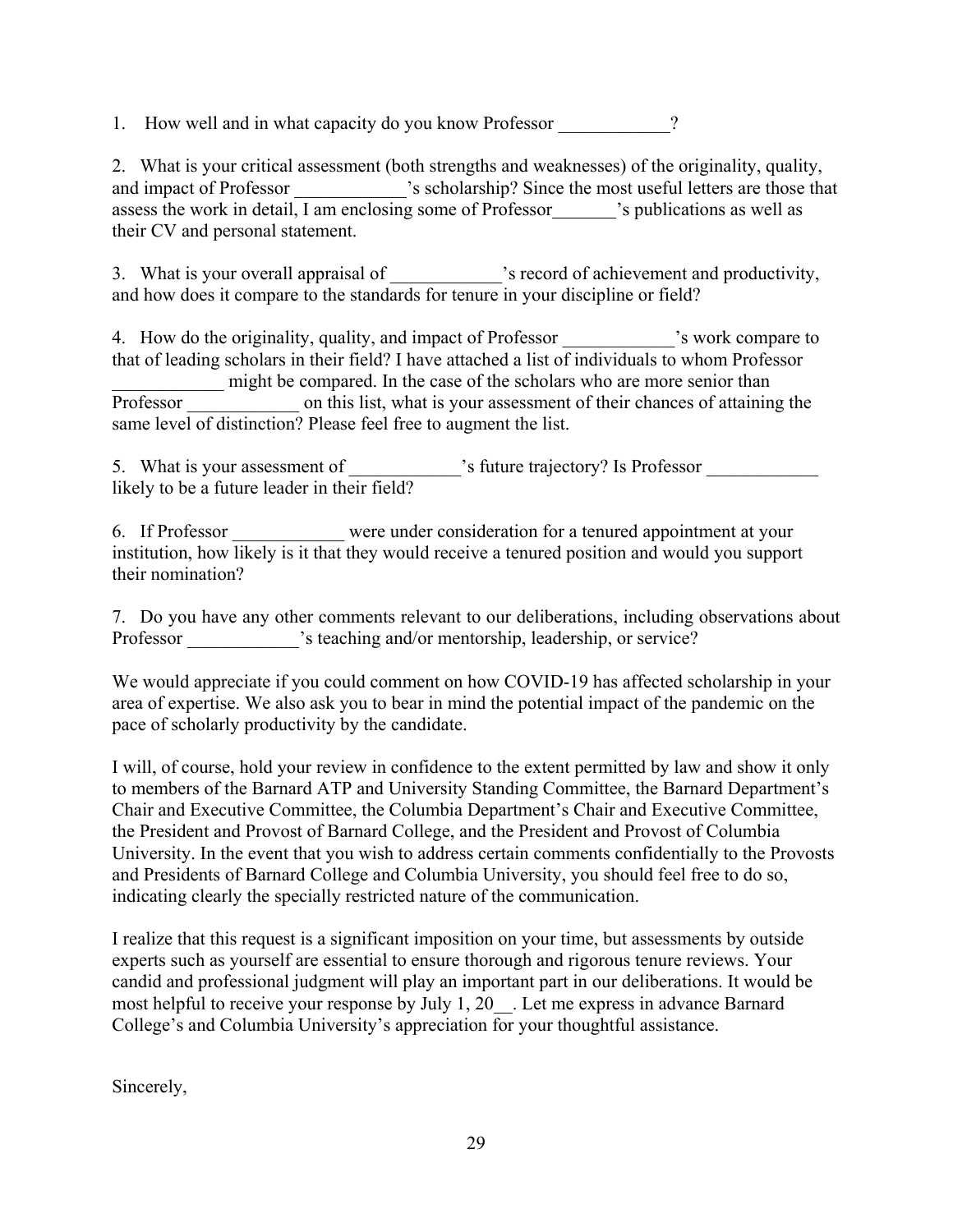Linda A. Bell Provost and Dean of the Faculty Phone: (212) 854-2708 e-mail: labell@barnard.edu

Enclosures: Comparison list Candidate's curriculum vitae Candidate's personal statement(s) Barnard mission statement Department context statement Selected publications Works-in-progress Course syllabi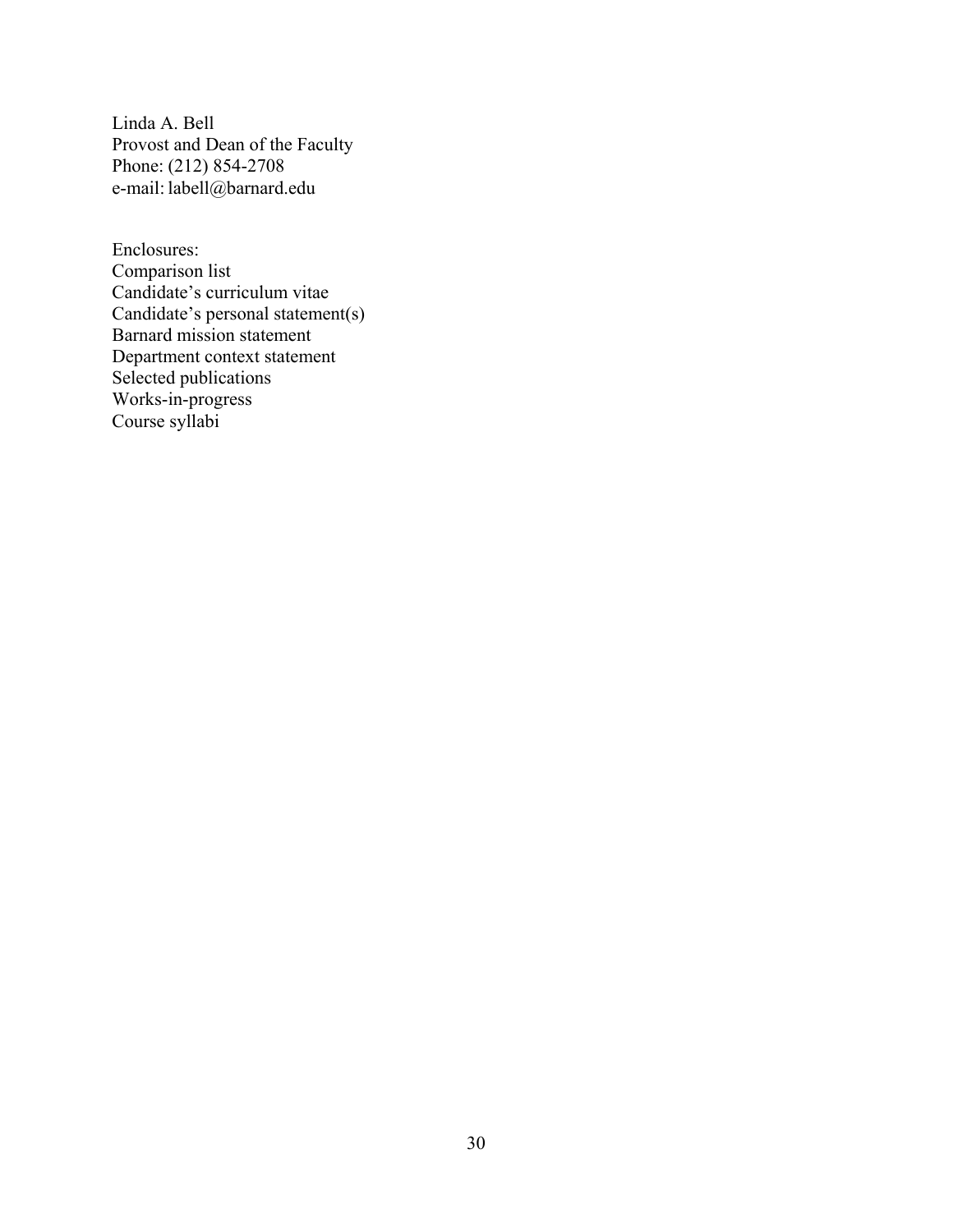#### **EXHIBIT B**  STANDARD LETTER TO REFEREES WHO WERE SENT THE DEPARTMENTAL SEARCH LETTER

Date

#### **CONFIDENTIAL**

Name Address City, State ZIP e-mail address

Dear Professor  $\qquad \qquad :$ 

Associate Professor **a in** the Department of **a** is being considered for a tenured position at Barnard College, Columbia University. On [ date ] you wrote a letter of recommendation supporting the appointment of Professor \_\_\_\_\_\_\_\_\_\_\_. Your recommendation was greatly appreciated. I ask now if you would like to add to the comments on Professor \_\_\_\_\_\_\_\_\_\_\_'s qualifications in your previous letter. It has been suggested that your views be solicited as part of the evaluation to be made first by the Barnard Advisory Committee on Appointments, Tenure and Promotion (ATP) and, should the committee's recommendation be in the affirmative, by the University's standing committee on tenure. Letters from external referees, both those working closely in the candidate's sub-field and those with a broad perspective of the discipline, are key elements in our decision-making process. I do hope that you will agree to serve as a referee of Professor \_\_\_\_\_\_\_\_\_\_\_'s dossier for tenure.

 We would also appreciate your views on how they compare with other scholars currently in the field of , such as those on the enclosed list, and whether they are likely to be among the leaders in that field in the future. The list that we have provided is meant only as a guide. Please feel free to adjust it as you see fit. Not everyone on the list is at the same age and level of experience, and this, of course, needs to be considered in comparing them.

We would appreciate if you could comment on how COVID-19 has affected scholarship in your area of expertise. We also ask you to bear in mind the potential impact of the pandemic on the pace of scholarly productivity by the candidate.

If you are able, we will forward a packet with a formal letter of invitation containing information about the criteria, along with Professor \_\_\_\_\_\_\_\_\_\_\_'s *curriculum vitae*, teaching and research statement, and a representative sample of their scholarly work. It would be most helpful if your letter could reach me by [ date ]. If your schedule cannot accommodate this date, please let me know. We may be able to adjust the committee's schedule for this case if we know in advance that your letter will reach us after that date.

Please let me know as soon as possible of your availability by whatever means is the easiest for you: email to  $(name)@barnard.edu$ , phone at 212-854-2708.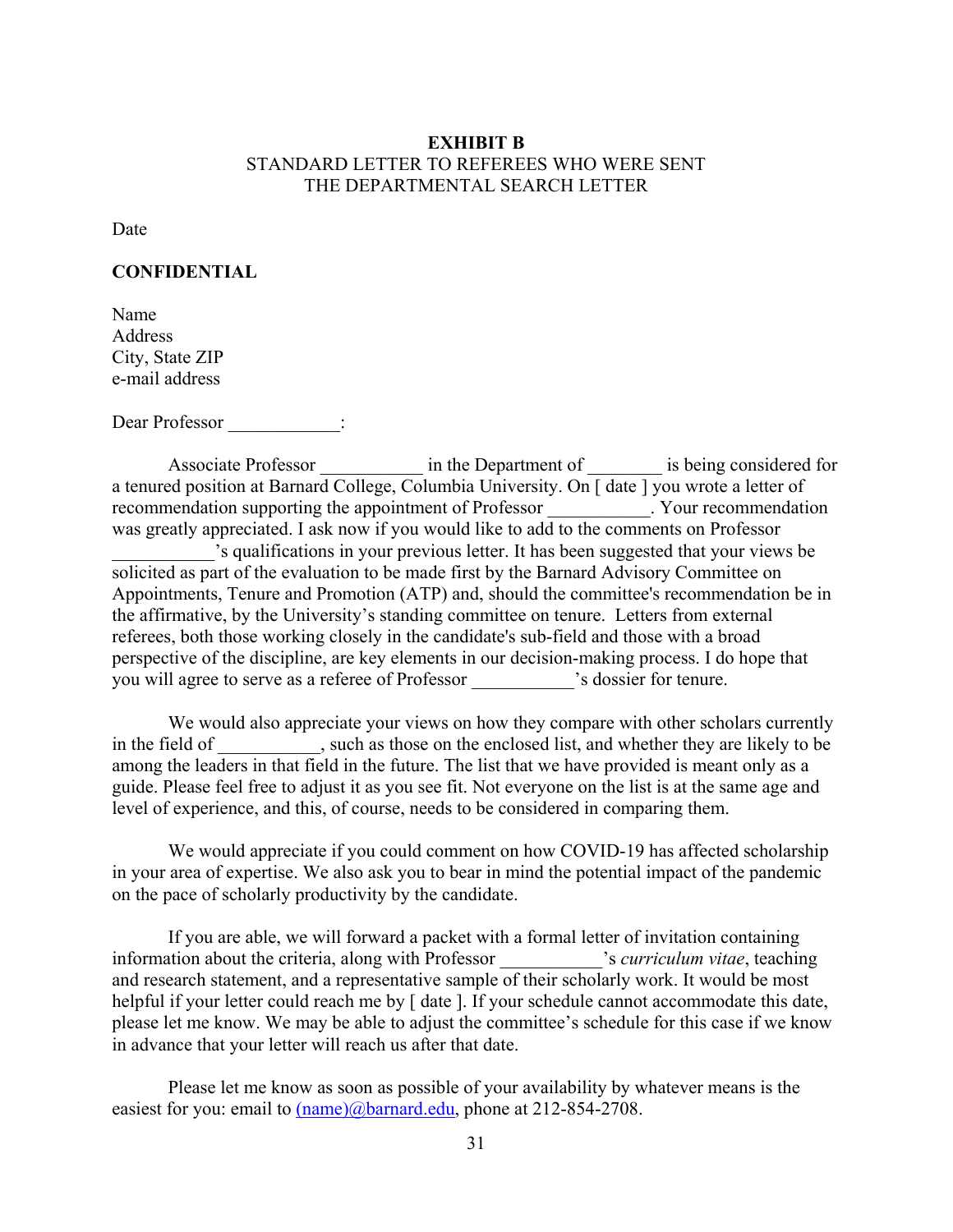On behalf of Barnard and Columbia, I want to express our great appreciation for your serious consideration of this request. We are mindful of the time commitment involved, but can assure you that your review will be influential in helping us reach the right decision.

Sincerely,

Linda A. Bell Provost and Dean of the Faculty Phone: (212) 854-2708 e-mail: labell@barnard.edu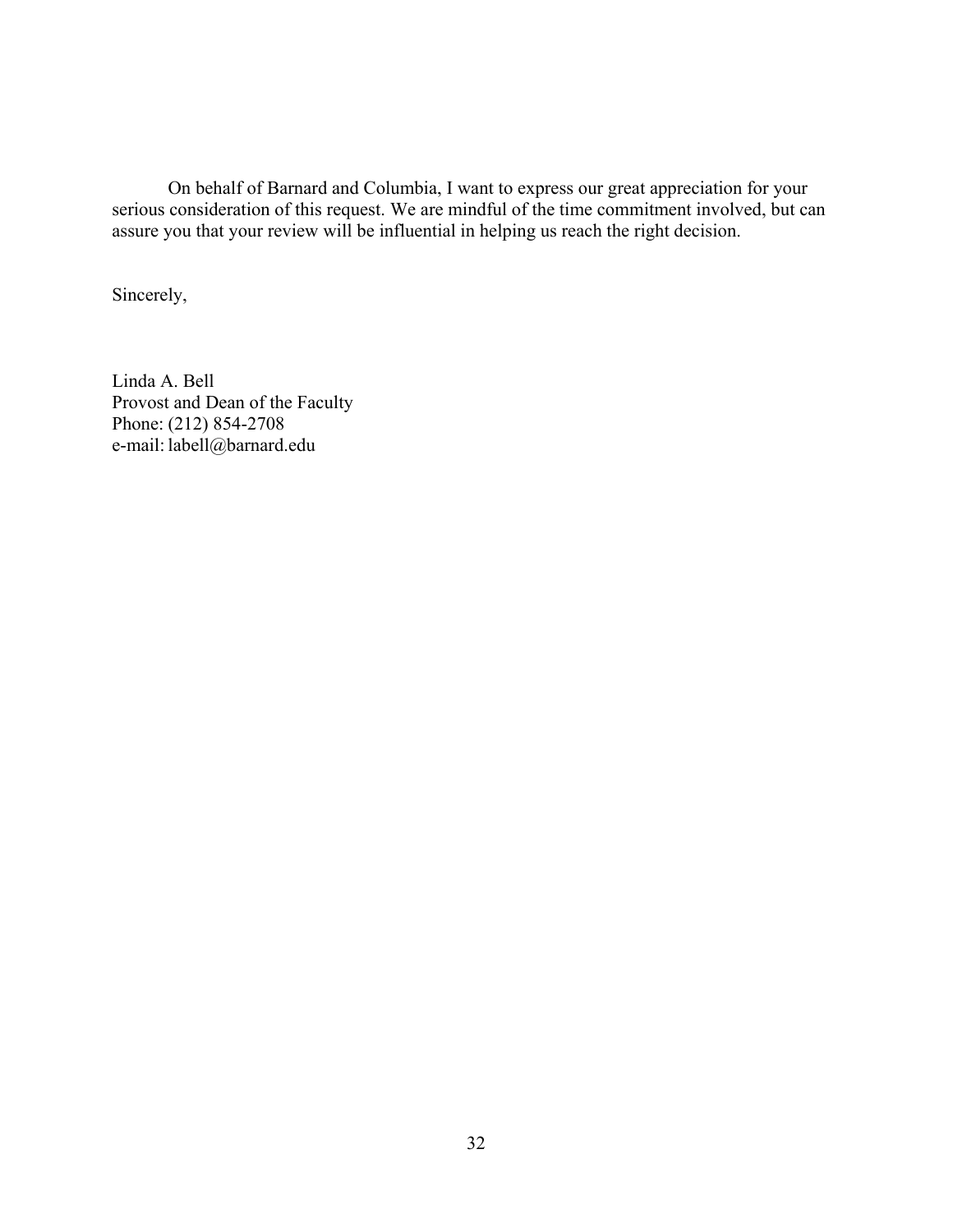#### **Exhibit C**  SAMPLE OF INITIAL E-MAIL

Dear Professor  $\qquad \qquad :$ 

Assistant Professor \_\_\_\_\_\_\_\_\_\_\_ of the Department of \_\_\_\_\_\_\_ at Barnard College, Columbia University is being considered for promotion to Associate Professor with tenure in the fall of 20. It has been suggested that your views be solicited as part of the evaluation that includes first a consideration by the Barnard Advisory Committee on Appointments, Tenure and Promotion (ATP) and, second, pending an affirmative review, consideration by a Universitywide standing committee on tenure. Letters from external referees, both those working closely in the candidate's sub-field and those with a broader perspective of the discipline, are key elements in our decision-making process. As such, I would appreciate your candid assessment of the candidate.

 I do hope that you will agree to serve as a referee of Professor \_\_\_\_\_\_\_\_\_\_\_'s dossier for tenure and promotion. If you agree, we will forward Professor \_\_\_\_\_\_\_\_\_\_\_'s *curriculum vitae*, research and teaching statement and a representative sample of their scholarly work.

 It would be most helpful if your letter could reach me by [ date]. If your schedule cannot accommodate this date, we may be able to adjust our internal timeline in anticipation of receiving your letter at a later time. Please let me know as soon as possible of your availability by whatever means is the easiest for you: e-mail to (name)@barnard.edu or phone at 212-854- 2708.

 On behalf of Barnard and Columbia, I want to express our sincere appreciation for your serious consideration of this request. We greatly value your input and would appreciate your participation in our process.

Sincerely,

Linda A. Bell Provost and Dean of the Faculty Phone: (212) 854-2708 e-mail: labell@barnard.edu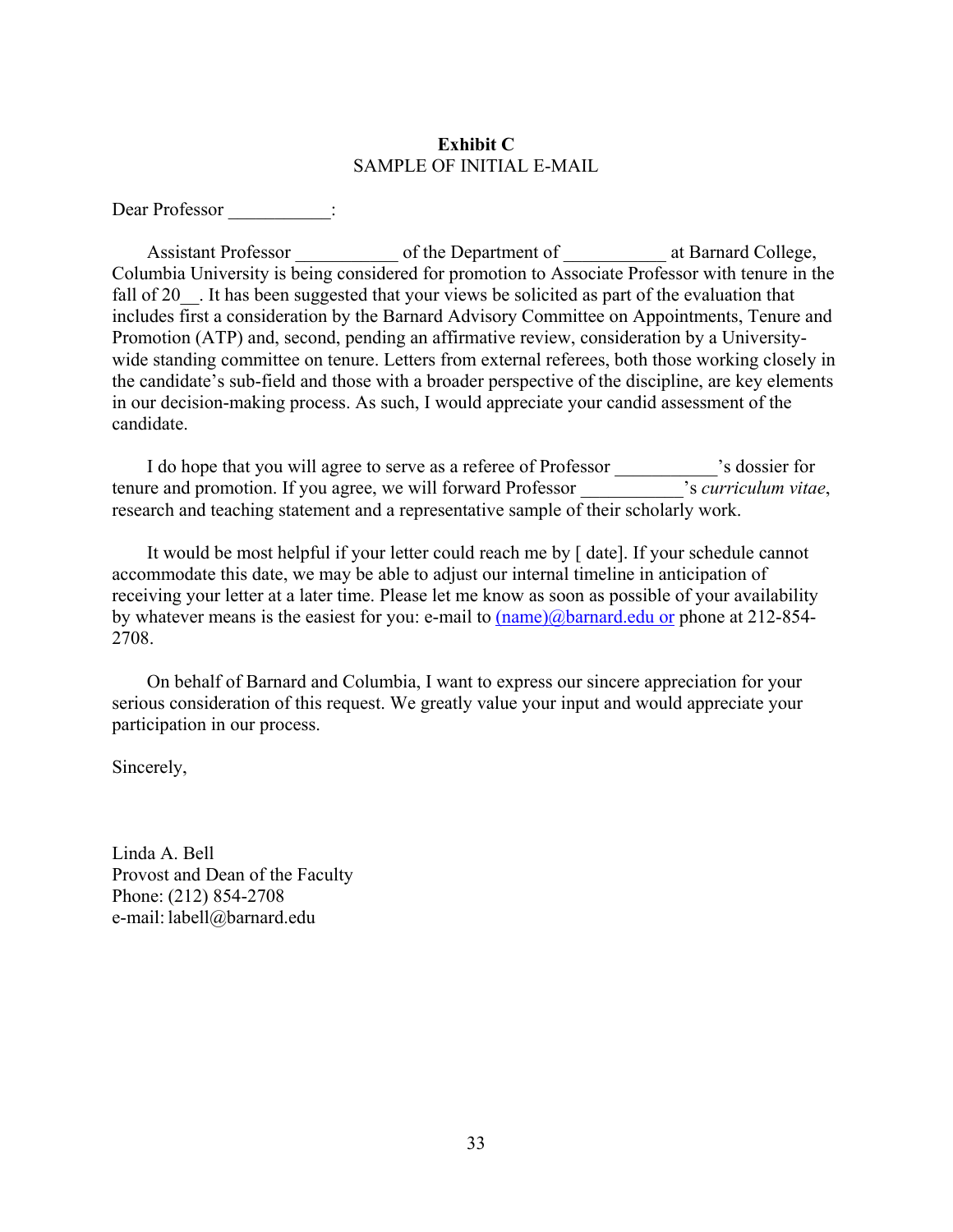# **EXHIBIT D**

# Dossier Cover Sheet

[Date]

Mary C. Boyce, Provost Columbia University in the City of New York 205 Low Memorial Library Mail Code 4313 535 West 116th Street New York, NY 10027

Dear Mary:

I have approved the enclosed nomination for appointment with tenure and request that you forward it to TRAC for review:

Candidate's name

| Current title:  | [For internal candidates please list their current title and<br>department]                                                          |  |  |
|-----------------|--------------------------------------------------------------------------------------------------------------------------------------|--|--|
|                 | [For external candidates please list their current title, institution,<br>department, and full-time/part-time status, if applicable] |  |  |
| Proposed title: | [Internal/external candidate's proposed title and department]                                                                        |  |  |

Sincerely,

Linda A. Bell Provost and Dean of the Faculty Phone: (212) 854-2708 e-mail: labell@barnard.edu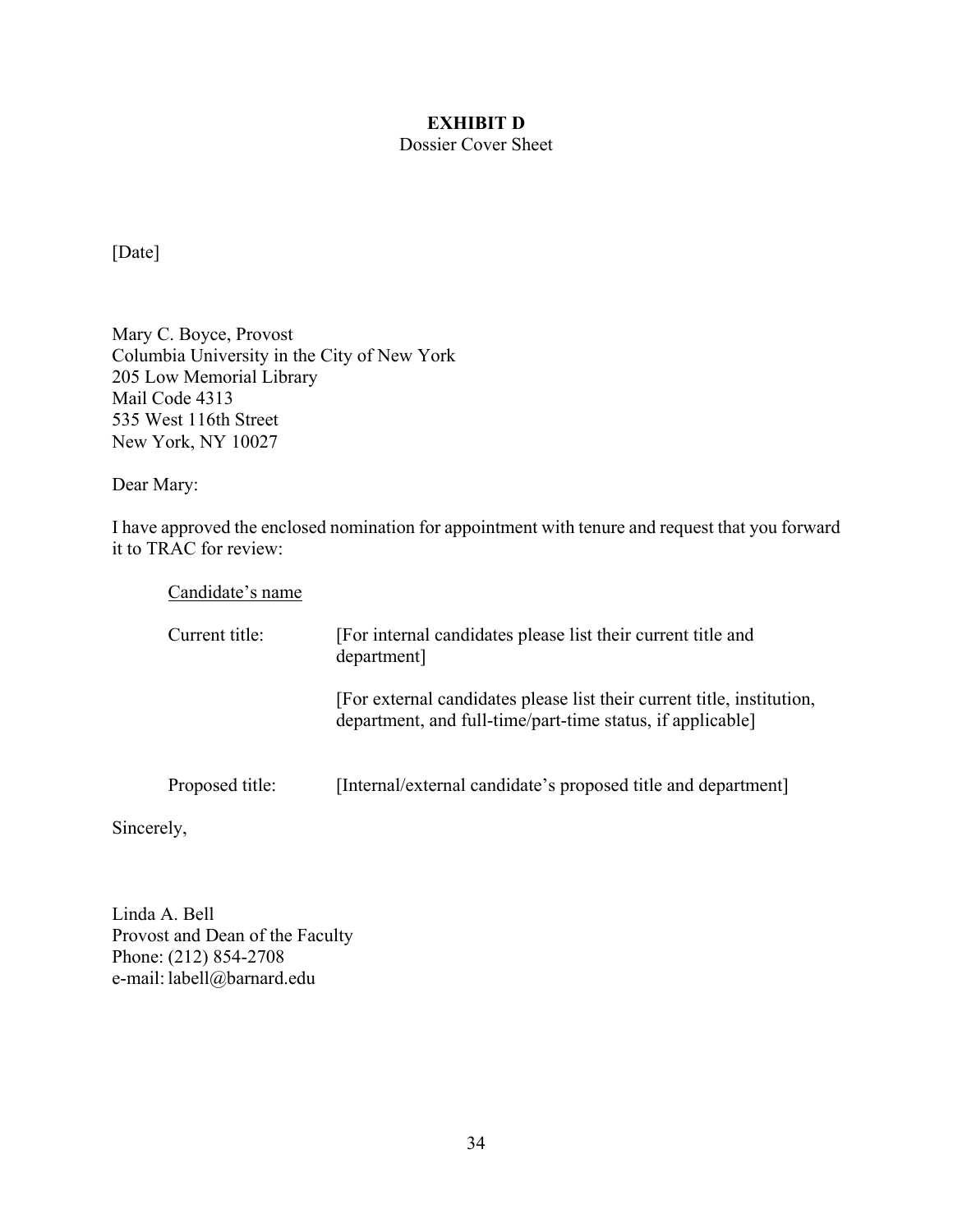# EXHIBIT E Table on the Composition of the Faculty of the Nominating Department

|               |         |                | Full-Time      |                  |           |
|---------------|---------|----------------|----------------|------------------|-----------|
| Rank          | Tenured | Non-           | Reviewed and   | Term             | Part-Time |
|               |         | Tenured        | Renewable      | Appointments     |           |
| Professor     |         |                |                |                  |           |
| Associate     |         |                |                |                  |           |
| Professor     |         |                |                |                  |           |
| Assistant     |         |                |                |                  |           |
| Professor     |         |                |                |                  |           |
| Instructor    |         |                |                |                  |           |
| Special       |         |                |                |                  |           |
| Instructional |         |                |                |                  |           |
| Faculty       |         |                |                |                  |           |
| Professors of |         |                |                |                  |           |
| Professional  |         |                |                |                  |           |
| Practice      |         |                |                |                  |           |
| <b>Total:</b> | 10      | $\overline{4}$ | $\overline{0}$ | $\boldsymbol{0}$ | 14        |
| Example:      |         |                |                |                  |           |
| Associate     |         |                |                |                  |           |
| Professor     |         |                |                |                  |           |

Notes:

1) Special Instructional Faculty = Reviewed and Renewable faculty in the following ranks: Senior Lecturer, Lecturer, Senior Associate, Associate.

2) Professors of Professional Practice (POPP) = Reviewed and Renewable faculty in the following ranks: Assistant POPP, Associate POPP, Full POPP.

3) Off-Track ranks at Barnard College include Reviewed and Renewable faculty in the Lecturer, Associate, and Professor of Professional Practice ranks.

4) Part-Time includes only those who are compensated.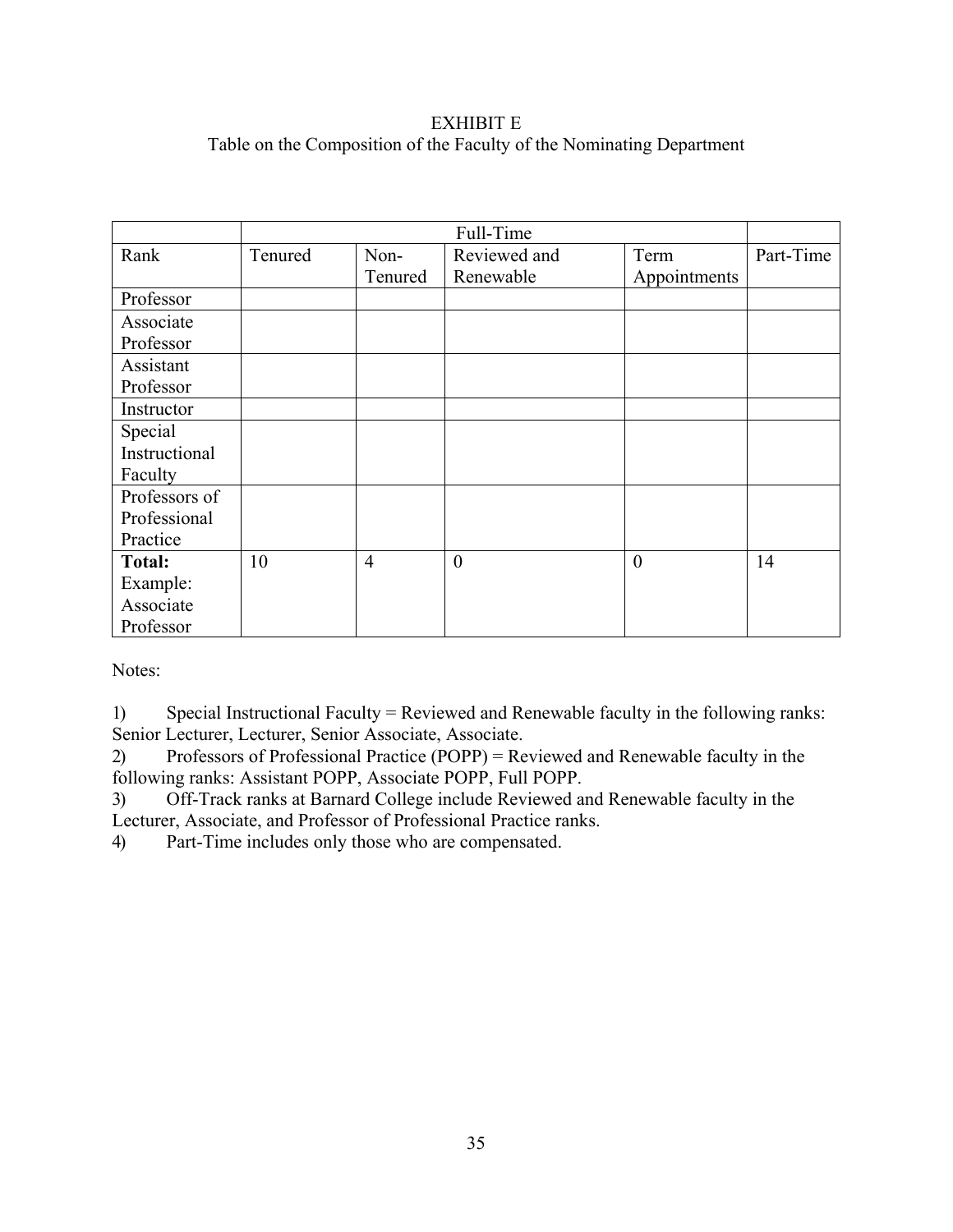# EXHIBIT F

# Summary of Teaching Evaluations

Description of the scale used to evaluate the course and instructor.

| Courses and | Semester | Enrollments | Responses | Average | Standard  |
|-------------|----------|-------------|-----------|---------|-----------|
| Questions   | Taught   |             | Received  | Rating  | Deviation |
| Course 1    |          |             |           |         |           |
| Question 1  |          |             |           |         |           |
| Question 2  |          |             |           |         |           |
| Question 3  |          |             |           |         |           |